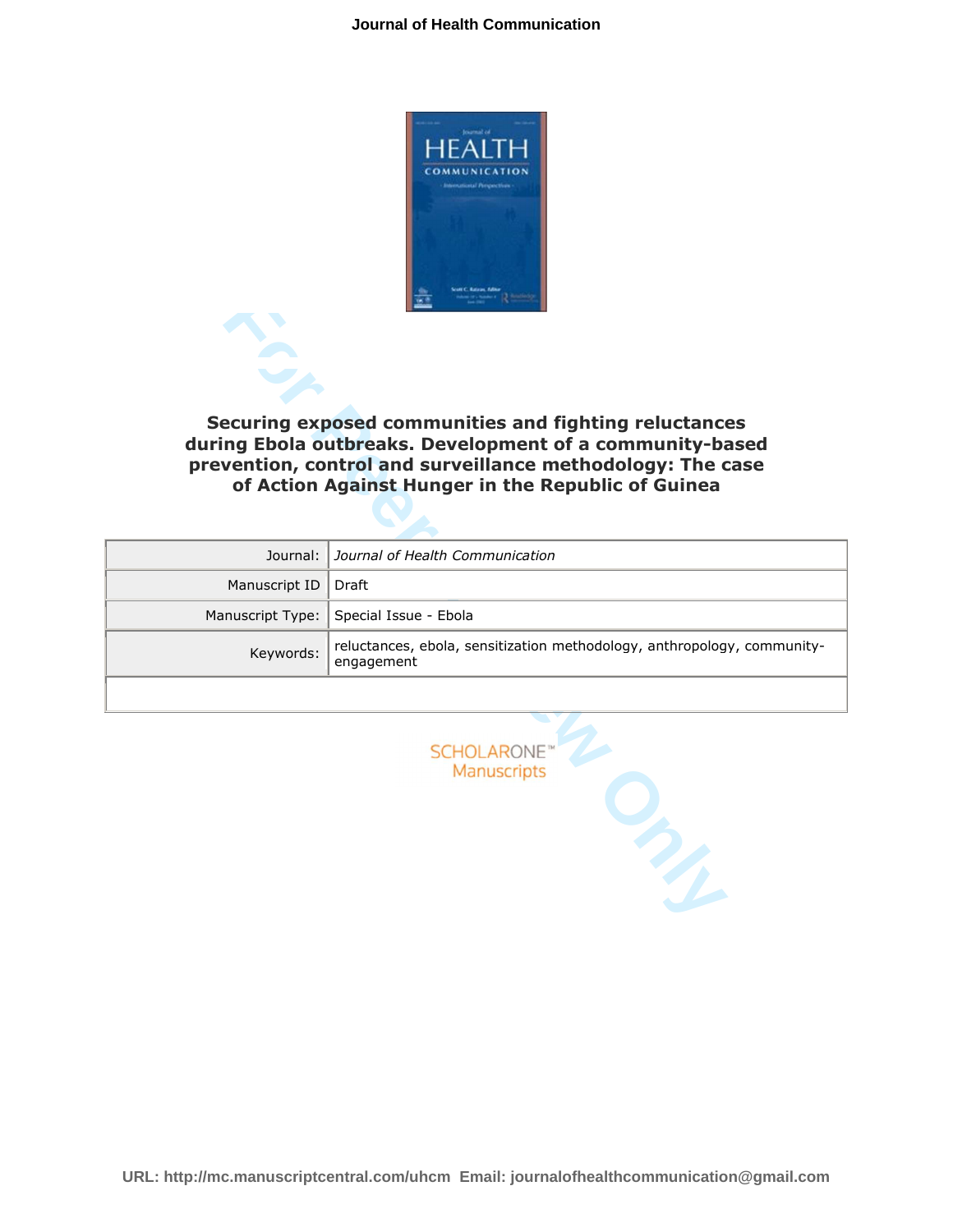# *Abstract*

**Follow The Example 10** solution of products are identified by the team as major difficult<br>
reasons of these activities. First, the spread of reluctances among the<br>
sto the implementation of prevention and control measures "In December 2013, a case of Ebola was recorded for the first time in the Republic of Guinea. By May 2015 the epidemic had accounted for 3,652 cases in the country, including 2,429 deaths. In 2014 Action Against Hunger (ACF) set to work on awareness and social mobilization, but two elements were identified by the team as major difficulties affecting the effectiveness of these activities. First, the spread of reluctances among the population with regards to the implementation of prevention and control measures in communities living in areas affected by the disease and second, the lack of appropriate targeting when choosing beneficiaries. Following a field study carried out by ACF, a methodology was developed, on the one hand, for identifying and working with the most exposed populations and, on the other, for working on a trust-building framework to help reduce reluctances by implementing community-based plans to prevent and control the disease."

## **Introduction**

In December 2013, a case of Ebola appeared in the small village of Meliandou in the Republic of Guinea. From that moment on, the outbreak extended into three countries - Liberia and Sierra Leone, along with Guinea – and became an epidemic. In June 2015 nearly 30,000 people were affected with more than 11,000 deaths, 2,429 of them in Guinea itself<sup>i</sup>.

By the end of 2014 two elements were identified by the Action Against Hunger (ACF) team as major difficulties affecting the effectiveness of the prevention and control mobilization strategy deployed by the NGO into endangered communities in the field.

These elements were:

- The spreading of forms of passive and active resistance by the population to the implementation of prevention and control measures in communities living in areas affected by the disease.
- A lack of appropriate criteria in determining the endangered communities targeted with awareness-raising and social mobilization activities.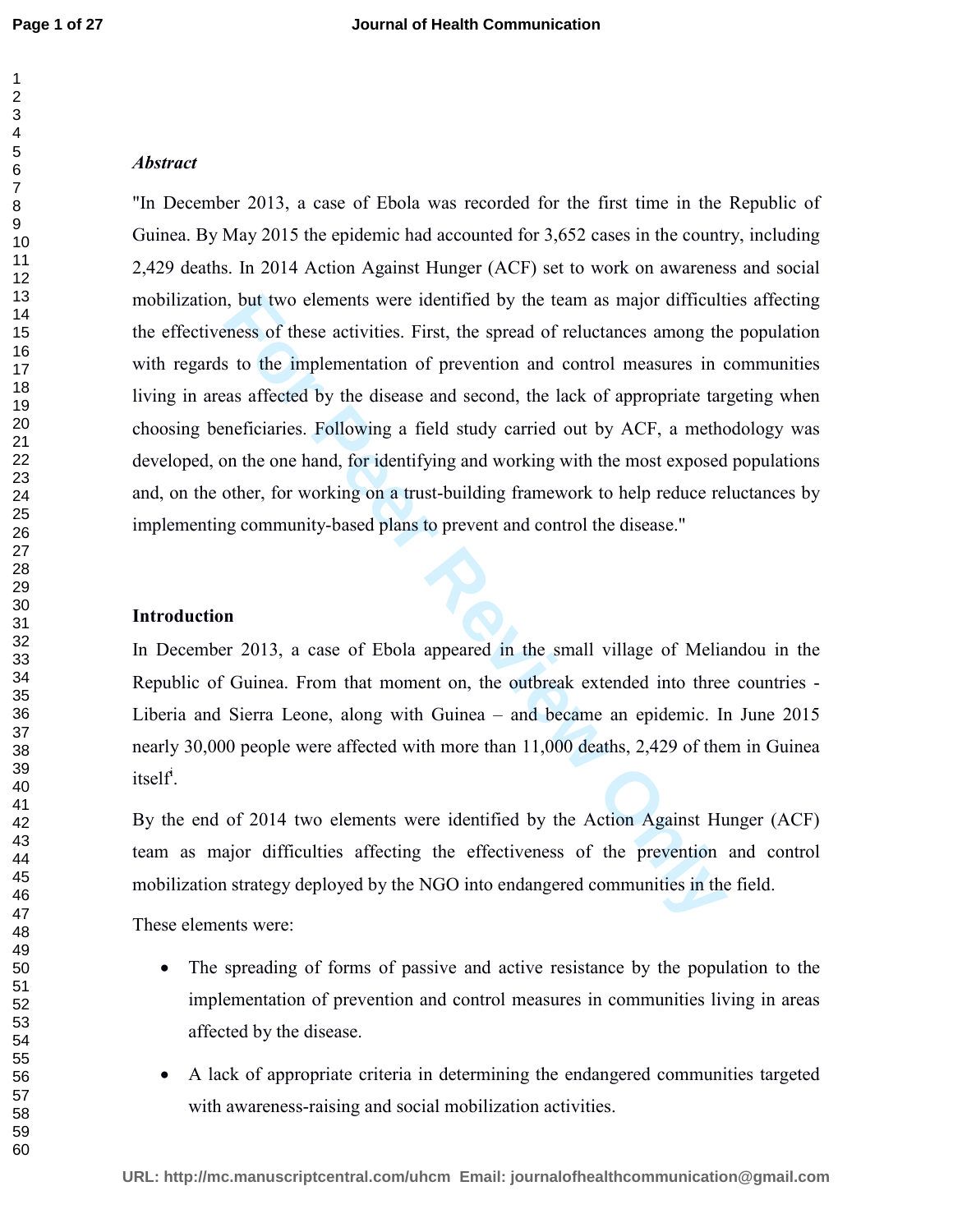The ACF team consequently identified the need to develop a methodology to identify the populations most exposed to the disease in order to work with them on social mobilization, with reluctances of all kinds contained or eliminated if possible.

### **Literature Review**

Managing Ebola outbreaks is quite complex and goes well beyond strictly medical issues. Standard measures used to fight this kind of disease may enter into conflict with some of the fundamental rights of the people affected by these measures (WHO 2014)<sup>ii</sup>. It must also be remembered, "There is no vaccine or specific treatment against the virus, but drastic health measures that affect individual and collective freedoms" (Epelboin 2008).

To get an idea of what these measures entail in terms of human rights<sup>iii</sup> it is necessary to remember that the WHO recommends remaining vigilant, to ensure that implementing these measures do not come into conflict with the Syracuse Principles when in the field<sup>iv</sup>.

bola outbreaks is quite complex and goes well beyond strictly me<br>assures used to fight this kind of disease may enter into conflict w<br>mtal rights of the people affected by these measures (WHO 2014)<sup>ii</sup>.<br>rerd, "There is no Putting such measures into practice is complex. Apart from discussions regarding when the measures are necessary from a medical point of view, on the ground they are confronted with what is often called "reluctance". In other words, acts of resistance (whether active or passive) that involve non-observance of the measures and sometimes acts of violence against medical and humanitarian personnel and facilities. The reason behind such "reluctances" may come from their repressive character".

Although acts of reluctance had been recorded in almost all Ebola outbreaks (Epelboin, Hewlett BS, Hewlett BL.) Guinea is reported as having been especially affected by this problem<sup>vi</sup>. One reason for the higher presence of acts of reluctant in Guinea may be the nature of the response, which has been highly centralized. In other words, people simply do not trust the motives of the individuals and organizations responsible for prescribing said measures.

Building the necessary trust between the people affected by these measures and those responsible for their prescription and management therefore becomes a key element, with the decentralizing of managing the response to communities identified as a relevant factor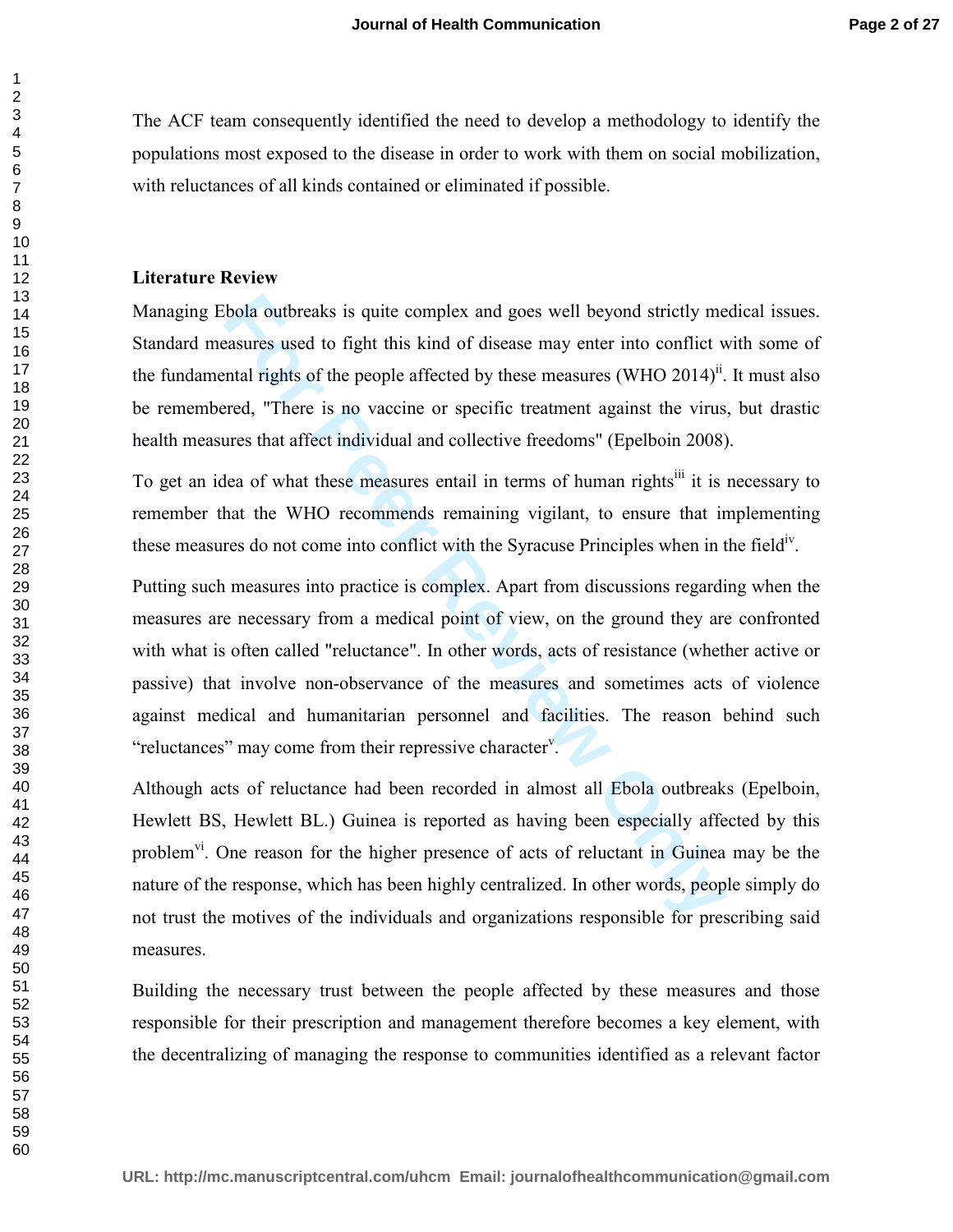in the trust-building process. In fact, some experiments linking success in controlling the epidemic, decentralizing the response and community mobilization have been recorded<sup>vii</sup>.

# **Anthropology's Role in the Fight against Ebola**

Hewlett BS, Hewlett BL (2007) draft a list of 12 points anthropologists can contribute to multidisciplinary teams deployed on the ground in response to an Ebola outbreak. These 12 points are arranged in a 4-stage sequence (preparedness, early acute stage, duration of acute stage, final phases). If we look more closely, these points focus on documentation efforts (1-4), the building of trust at community level (5-8), supporting field teams in the interpretation of the local reality (9-10) and the study of the outbreak's impact on the affected communities (11-12).

In other words, "anthropology improves the knowledge of the transmission chains of the disease, to better understand the behavior of populations and find ways to humanize humanitarian intervention" (Epelboin 2014). Said humanization implies, above all, answering the question of "What can be done to build trust?" (Epelboin 2008).

the provided on the ground in response to an Ebola outbrear<br> **Formaged** in a 4-stage sequence (preparedness, early acute stage, durar<br>
phascs). If we look more closely, these points focus on document<br>
phascs). If we look m It was shown above that lack of confidence may be at the root of the reluctance phenomenon. Among the actions undertaken by different actors in the field, there are some that can contribute to generating the appropriate conditions for fighting an outbreak, while some cannot and even contribute to an increase in reluctance. To identify these elements Fred Dunn (Dunn F 1985) developed a tool to incorporate anthropological research into the control of epidemics. This tool suggests there are four categories, each one consisting of cultural factors to be considered. They are:

1) factors within the community that help control the epidemic and improve the general health situation;

2) factors within the community that do not contribute to controlling the epidemic and improving the general health situation;

3) factors from outside a community that help control the epidemic and improve the general health situation; and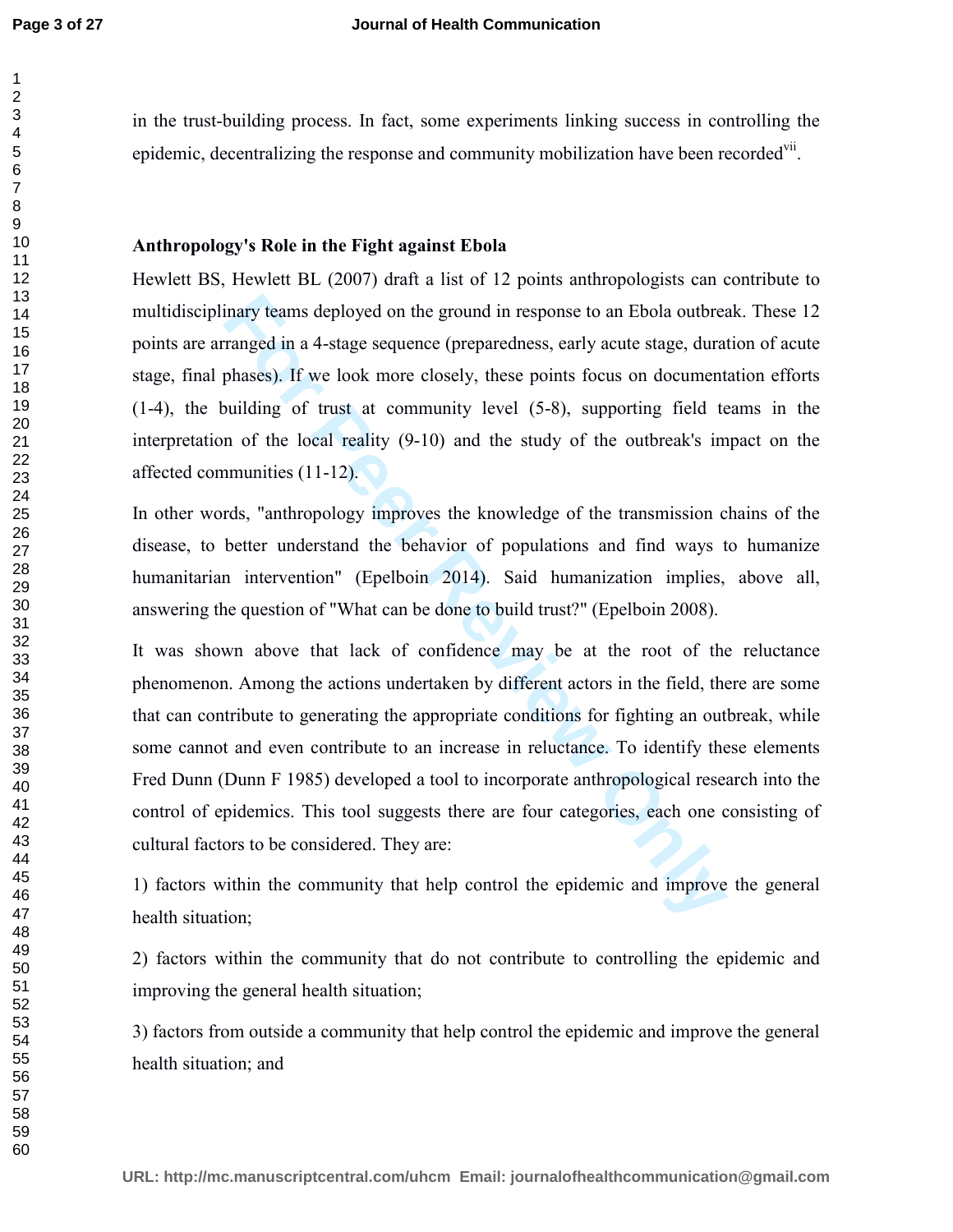4) factors from outside a community that do not help control the epidemic and improve the general health situation.

**Example 18** and the controllant of the nature of the nature of the also set of the deployment of WHO response to Ebola 2000 and the Congo (2003) with some success (Hewlett BS, Hewletin). Hewlett, B S. Hewlett, A B L. & Fo This approach identifies a number of elements that can subsequently be integrated into the efforts on the ground to counter an epidemic. It also suggests that not all local specificities are in fact difficulties that need solving, with some specific cultural aspects possibly helping to fight the disease. There may also be cultural elements outside the community that may hinder or complicate the effectiveness of epidemic control measures. Among other things, this approach was used for the deployment of WHO response to Ebola outbreaks in Uganda (2000) and the Congo (2003) with some success (Hewlett BS, Hewlett BL 2007. Epelboin, Alain. Hewlett, B S. Hewlett, A B L. & Formenty 2005).

### **Methodology**

The purpose of this article is to provide a response to the need for a methodology for working with the most endangered populations through social mobilization while also managing to reduce the reluctance of the population in both its active and passive forms. To do this, two key questions were asked.

- Who and where are the most exposed populations?

- Why is there resistance to or reluctance regarding the presence of local and international teams and the establishment of measures to prevent and control the disease?

To answer these questions, in-depth analysis was required of the nature of humanitarian intervention in an Ebola outbreak and the contribution of an organization like ACF. To do this, we used a 3-stage methodology:

#### *Analysis of Transmission Chains*

We performed the analysis of a set of data including all Ebola cases registered in the Boffa prefecture #from the end of 2014 to April 2015. This set included at least three chains and 37 cases<sup>viii</sup>. The analysis of these chains and the comparison of the results with those of similar research led us to identify the most exposed populations and extract a proposal of who should be the target of ACF's social mobilization strategy in order to have an impact on breaking the chains of transmission.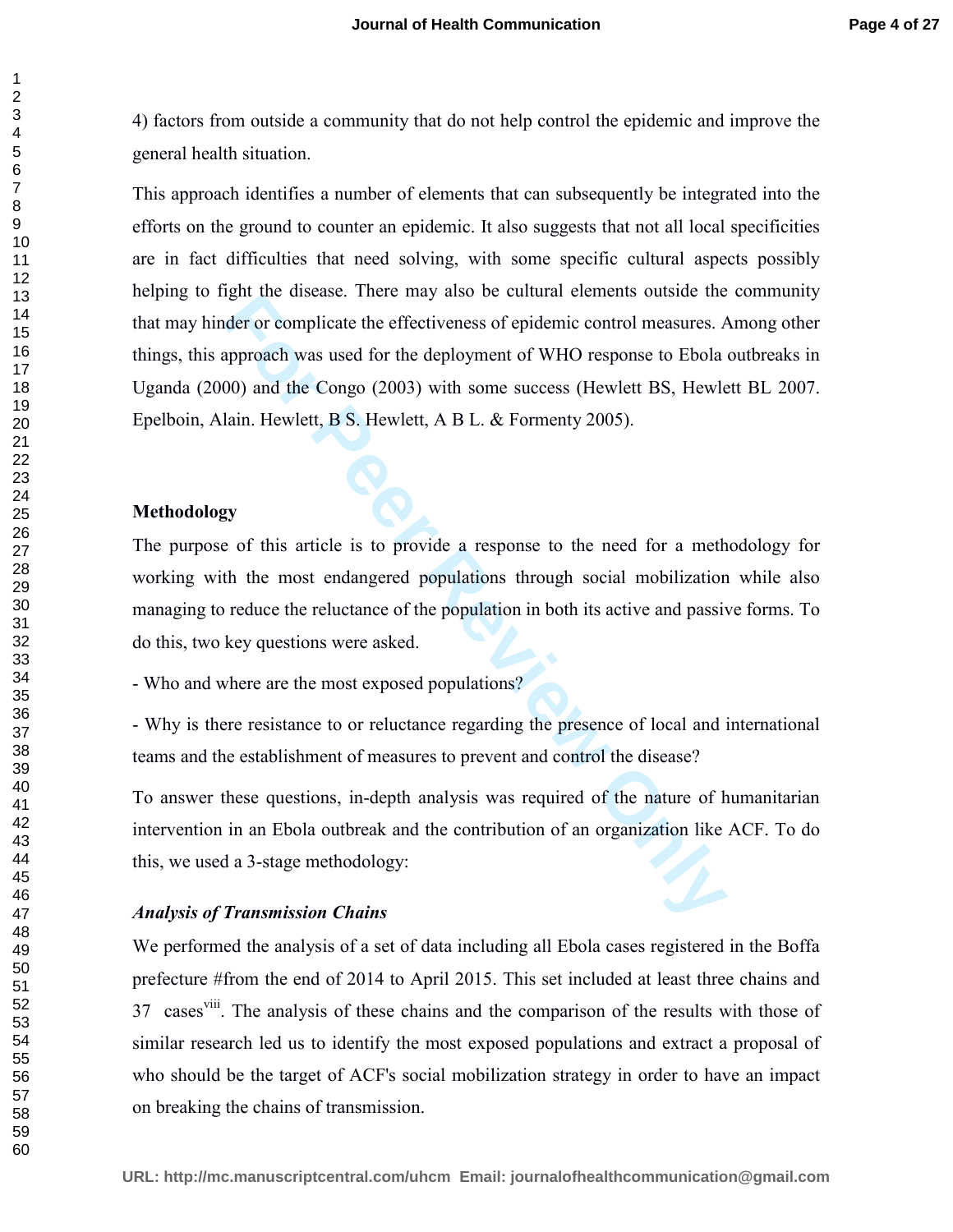### *Participant Observation in the Response Team*

The researcher became part of the ACF field team, participating in almost all decisionmaking spaces and field deployed teams. Using several different anthropological field tools, including an academic literature review, participant observation and semi-structured interviews, the goal was to accurately identify the most appropriate role that an organization like ACF should/could play in humanitarian deployment, bearing in mind ACF's areas of expertise.

## *Categorizing the Problem and Proposing an Intervention Methodology*

All the data collected was placed in a suitable variation of the Dunn analysis scheme. From this diagram we developed an intervention methodology addressing all the identified issues and which takes into account the recommendations of the research teams in the field as well as other experiences identified during the literature review.

# **Findings**

## *Analysis of Transmission Chains*

By analyzing transmission chains in the Boffa prefecture, some interesting patterns can be identified. With the data available at the time of completion of the study, which covered 37 confirmed cases distributed in three different chains of transmission (or three cases not linked to any known chain) $i^x$ , we find that:

of expertise.<br> **For Problem and Proposing an Intervention Methodology**<br>
collected was placed in a suitable variation of the Dunn analysis sc<br>
we developed an intervention methodology addressing all the ident<br>
kes into acco - The vast majority of transmissions occurred through family ties (Figure 1). Thus, at least 70% of transmissions occur between people with family ties, compared to 16% between people who are not related. In 14% of cases there was no data on whether the cases were related or not. This finding was consistent with a study of 196 confirmed and probable cases from all of Guinea conducted between February and August 2014 (Faye, Ousmane 2015) where cases among relations amounted to 105 (72 %). This study concluded also that "82% (119 of 155) of transmission occurred in the community and 72% (105) between family members".

- Although community funerals and hospital care are privileged spaces of transmission to be taken into account, these are secondary spaces. The most dangerous area remains the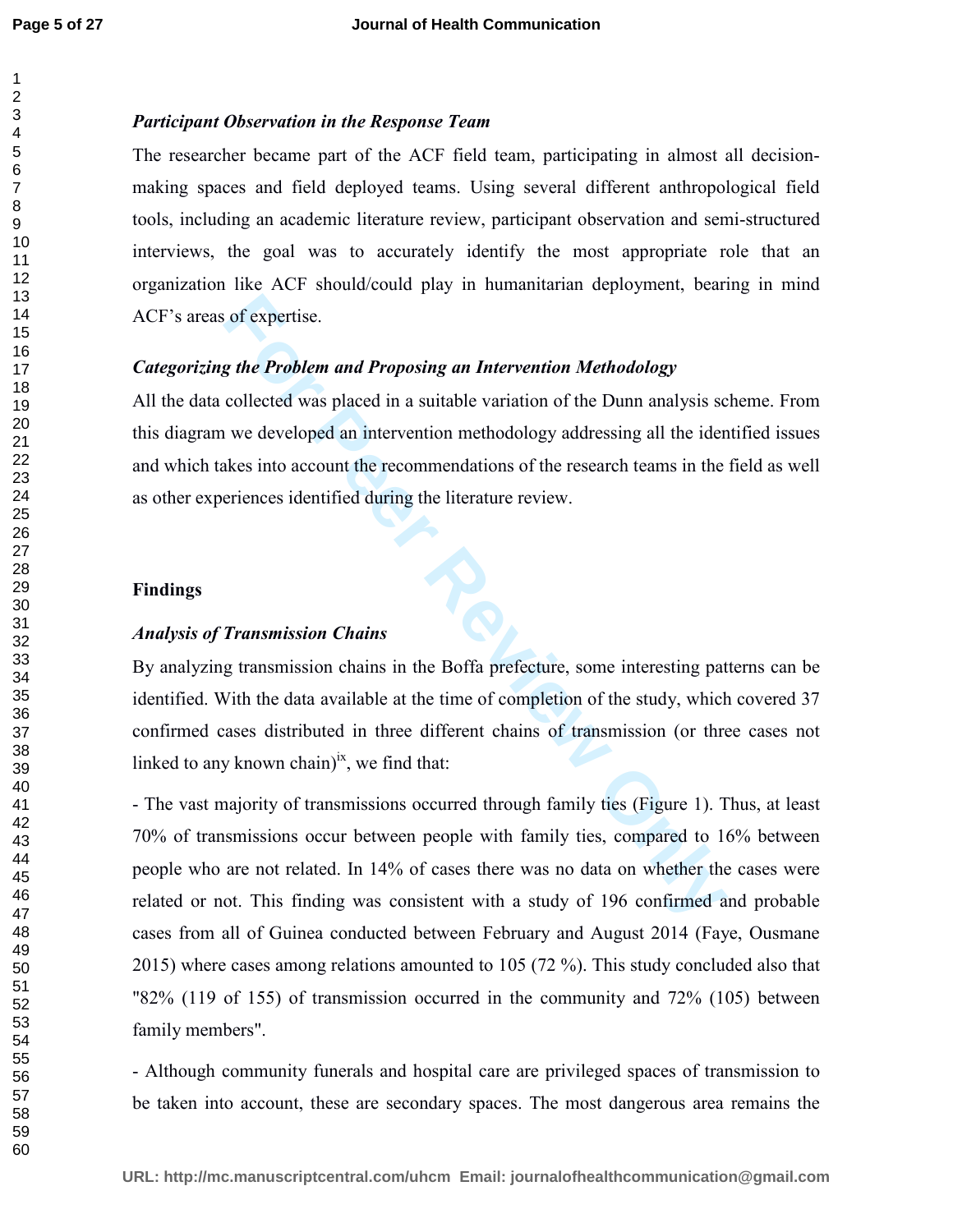community and within the community, domestic spaces and, especially, family. In the aforementioned study (Faye, Ousmane 2015), 84% of cases had been exposed at least once within the community and at least 82% of cases had a reliable origin in the community. According to this study the proportion of cases from hospital contact is highly variable and could be due to poor hospital praxis, which is localized but has very serious consequences. From a simulation based on the testimony of 60 people who explained the way they contracted the disease, Hewlett BS, Hewlett BL (2007) presented percentages that go in the same direction. In their simulation, 60% of cases are related to intra-community transmission,  $32\%$  to funerals and  $8\%$  to hospital transmissions<sup>x</sup>.

he disease, Hewlett BS, Hewlett BL (2007) presented percentages the<br>
tion. In their simulation, 60% of cases are related to intra<br>
1, 32% to funerals and 8% to hospital transmissions<sup>8</sup>.<br>
Inission channels are narrow. Thus - The transmission channels are narrow. Thus, in Boffa's transmission chains each patient transmits the disease to 1.6 individuals. Faye (Faye, Ousmane 2015) states that for the areas analysed the overall transmission rate was 1.7 in March 2014. But what is more interesting is that, in their case at least, 1.0 of the overall rate of transmission corresponds to intracommunity transmissions, 0.4 to hospital transmissions and 0.3 to transmissions through community funerals. Faye and her colleagues reported that since April 2014, cases of transmissions due to infected health workers fell to 0 and the same happens for the cases of patients admitted to hospital, whose possibilities of infecting someone else also fell to zero. What emerges from these data is that with intra-community transmission rates stable at 1.0, a transmission chain should be very responsive to awareness, as one success in not transmitting the disease could be enough to break the chain.

- Transmissions taking place within the family predominantly involve brothers to/from sisters (31%), father-mother to/from son-daughter (39%) and husband to/from wife (12%) (Figure 2). In other words, between people with very close family ties. This may indicate that the location of transmission is the inner domestic space.

- Women are affected far more than men. In Boffa, 56% of those affected were women and 44% were men. This is understandable if we consider that we identified the home and domestic space as the most privileged transmission space and also bearing in mind that women are responsible for the bulk of activities related to caring for the sick. This is further confirmed if we analyse the age group ranging from 10 to 60 years (when women are active caregivers) and find that the percentage of women affected by the disease is 69% compared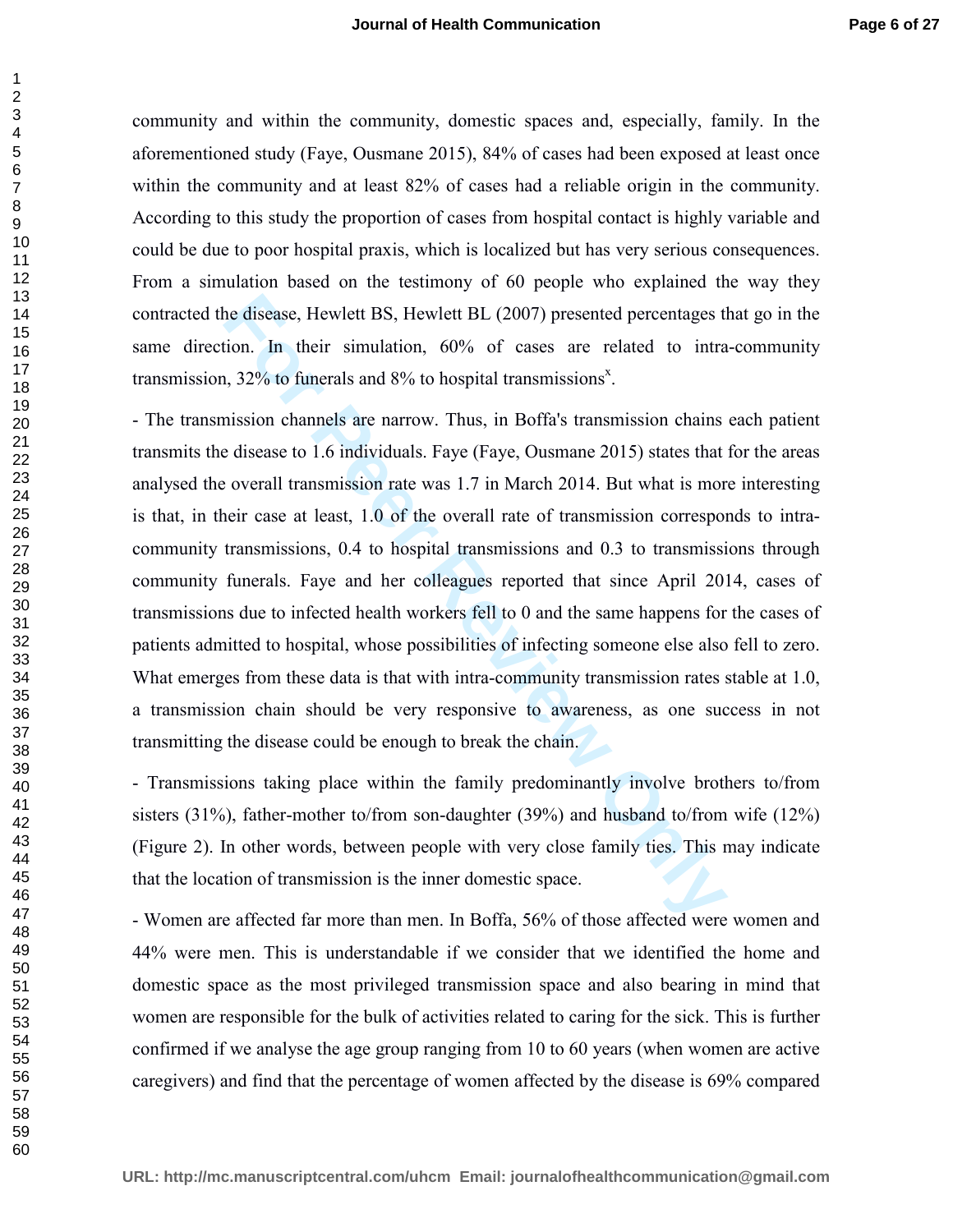to only 31% of men. In figure 3, which shows the Boffa data set grouped by sex and by age, it can be seen that the number of men affected by the disease does not vary significantly between any of the age groups, while the variability between females is very high and reaches its peak in the age groups ranging from 20 to 59 years, where the number of women are directly twice that of men.

From this analysis of transmission chains, we can extract the following elements:

- The main transmission space for the disease is within families and within the community. Transmission at funerals and through health system errors, although significant, may be classed as secondary, isolated and highly variable.

**For Perrony** anysis or dansinssion enams, we can exaded the tonowing element<br> **Fransmission space for the disease is within families and within the**<br> **n** at funerals and through health system errors, although signific<br> **E** - Focusing awareness on these two communities (family and community) could have a real impact on transmission lines, especially if we consider that the rate of transmission between individuals is not very high. Just one "successful" awareness action that leads to a transmission not occurring can cause a chain extinction, if the intra-community transmission rate is 1.0 and if secondary channels do not intervene.

The key question raised in light of this is how we can identify the families and communities who will be affected by and are at risk of the disease.

As a result of the standard procedure applied by the WHO and national health systems in an Ebola outbreak (WHO 2014), many of the people who became sick were previously registered as "contacts" of other victims before developing the disease themselves $x_i$ .

The contacts, if they contract the disease, start to become symptomatic and infectious within an average of 11 days after they have been exposed<sup>xii</sup>. This gives awareness teams a margin of time between the contacts being registered and the disease developing and this small but crucial time gap can be used to work on awareness with them and their families.

Given the vast majority of transmissions take place within the community, the families and communities of those who become symptomatic but who were never registered as contacts could be indirectly identified and targeted using awareness efforts. There is, therefore, a good chance that unidentified contacts live in communities where there are other contacts who themselves have been registered, which means the whole community should come into contact with any awareness efforts undertaken.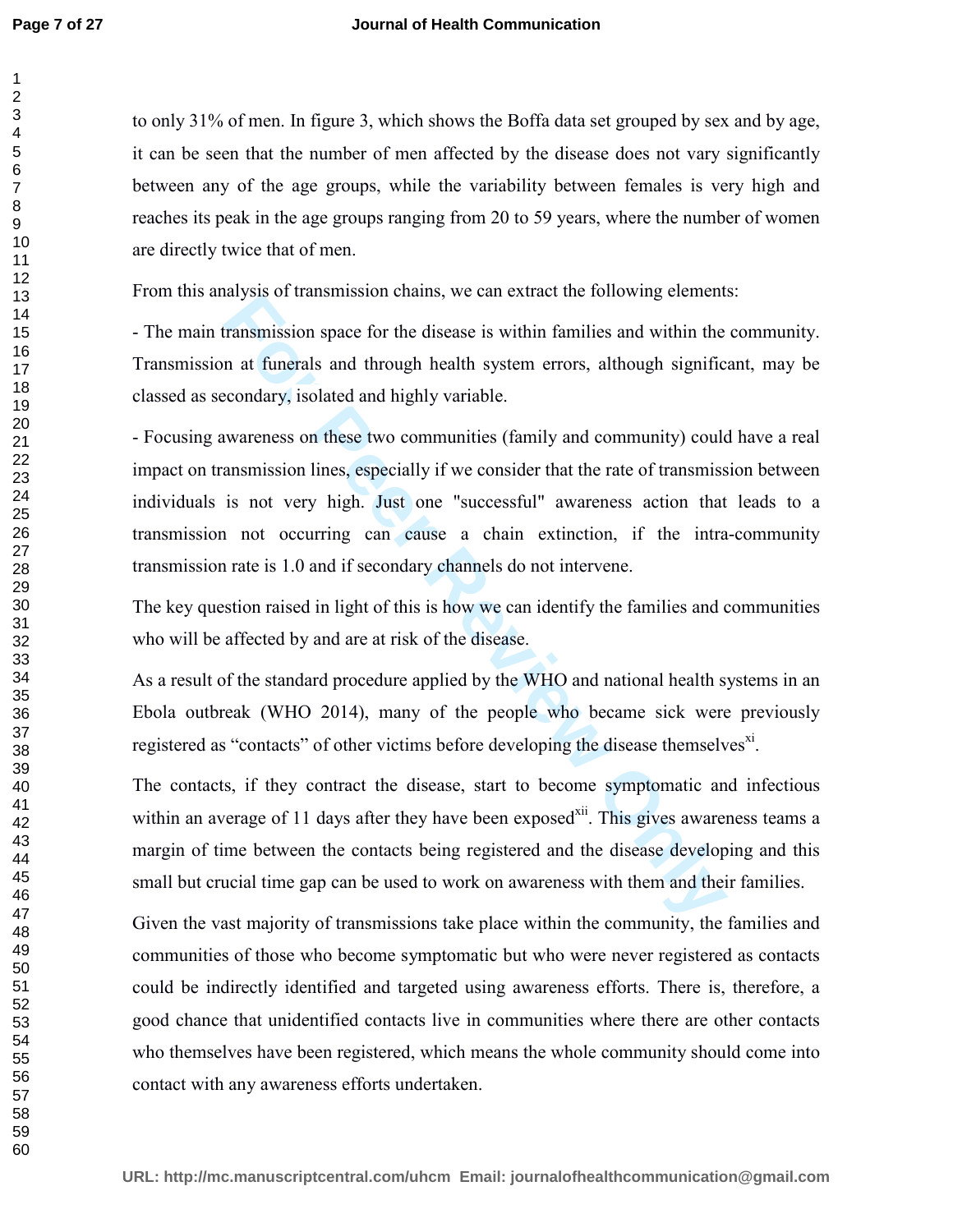#### *Participant Observation in the Response Team*

From Fourthoff and Souther the missions conducted by ACF<br>2) and Conakry (1), a health worker training mission in control and<br>s diseases, and some coordination meetings at every level of the h<br>steem (national, regional, sec The researcher was embedded with the ACF teams in the field for a period of seven weeks between March 16, 2015 and May 9, 2015. These teams covered two Guinean prefectures (Boffa and Forecariah) and two communes of the capital Conakry (Ratoma and Matoto), both affected by the disease. Observation work during this period included a mission to evaluate all health system centers in Boffa prefecture, a contact tracing mission conducted by WHO personnel in Boffa, some contact relief missions conducted by ACF personnel in Forecariah (2) and Conakry (1), a health worker training mission in control and prevention of infectious diseases, and some coordination meetings at every level of the humanitarian response system (national, regional, sectorial) at a rate of one meeting per day. At the same time, the researcher conducted a set of 5 workshop sessions with ACF awareness and community mobilization teams in Conakry (3) and Forécariah (2), where the participants were asked to explain their impressions of and experiences regarding the disease or the humanitarian response. Finally, we conducted a set of semi-structured interviews with a set of 5 contacts who were being assisted by WHO and ACF teams.

Some significant elements where observed and retained from the participant observation experience as a whole. If every element is put into the logical framework created by Dunn, it should appear as follows:

1) Factors within the community that contribute to controlling the epidemic and improving the general health situation.

- Community Agents (CA). The CAs are community health system auxiliaries that contribute as volunteers to controlling epidemics (not just during the Ebola outbreak). They are the basis of the contact monitoring system.
- Presence of community decision-making structures that are legitimized and respected. The communities are structured around a network of elders and community leaders. One of the pillars of this structure is usually the mosque.

2) Factors within the community that do not contribute to controlling the epidemic and improving the general health situation.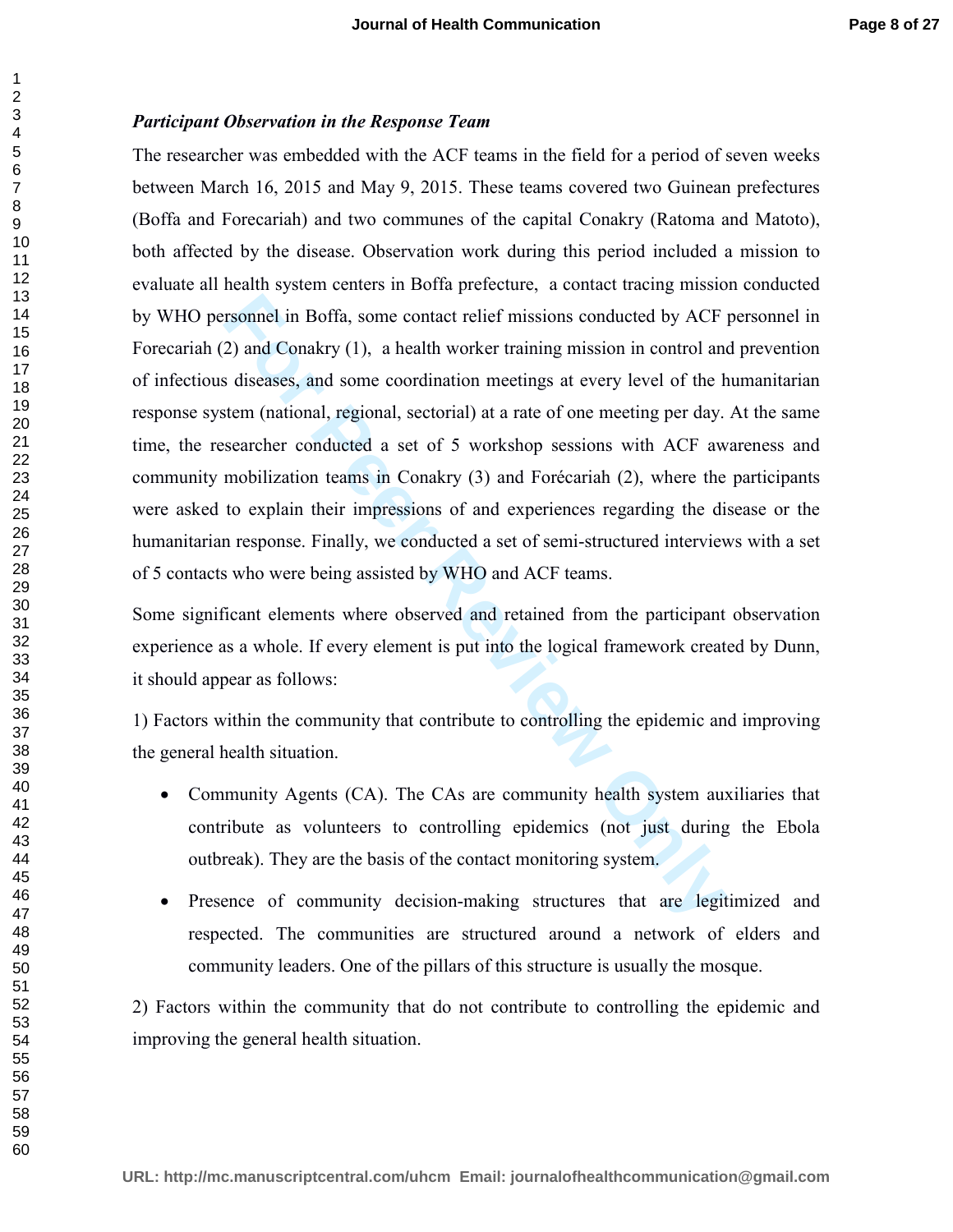- 
- Predisposition to breaching basic hygiene measures during care-giving activities. Ebola's transmission pattern reflects an enormous tension between what people are asked to do when taking care of a patient and what families feel they must do. Sometimes families choose to risk and expose themselves rather than exposing the family to stigmatization.
	- Framework of an state actors. This lack of trust includes anything in<br>community and, particularly, anything coming from the state. This<br>rather tragic ethnic and historical context following a colonial and p<br>ry in which the • General mistrust of all state actors. This lack of trust includes anything from outside the community and, particularly, anything coming from the state. This has its roots in a rather tragic ethnic and historical context following a colonial and post-colonial history in which the state has always been seen as an external and rather hostile or even dangerous element.
	- Distrust of the health system. People have deserted health centers because they are perceived as death providers rather than health providers or as a focal point for disease transmission<sup>xiii</sup>. Some diseases usually treated at health centers are currently either treated at home or into the community by traditional healers.

3) Factors from outside the community that help control the epidemic and improve the general health situation.

- Mobilization of resources. Although at first the health system was overwhelmed it is now being trained and receiving supplies. This should result in an immediate improvement in its capabilities.
- Closeness of supervisors to communities. The physicians responsible for monitoring the CA have a direct relationship with communities. They have strong local knowledge and are a significant asset in negotiating with communities and building trust between response teams and communities.

4) Factors from outside the community that do not contribute to controlling the epidemic and improving the general health situation.

• Centralization and the authoritarian character of the response system. Community representatives (CA and supervisors) actually play a very limited role in what is happening on the ground. The actions are organized at a national level (patient mopups, awareness campaigns and social mobilization) and do not take into account the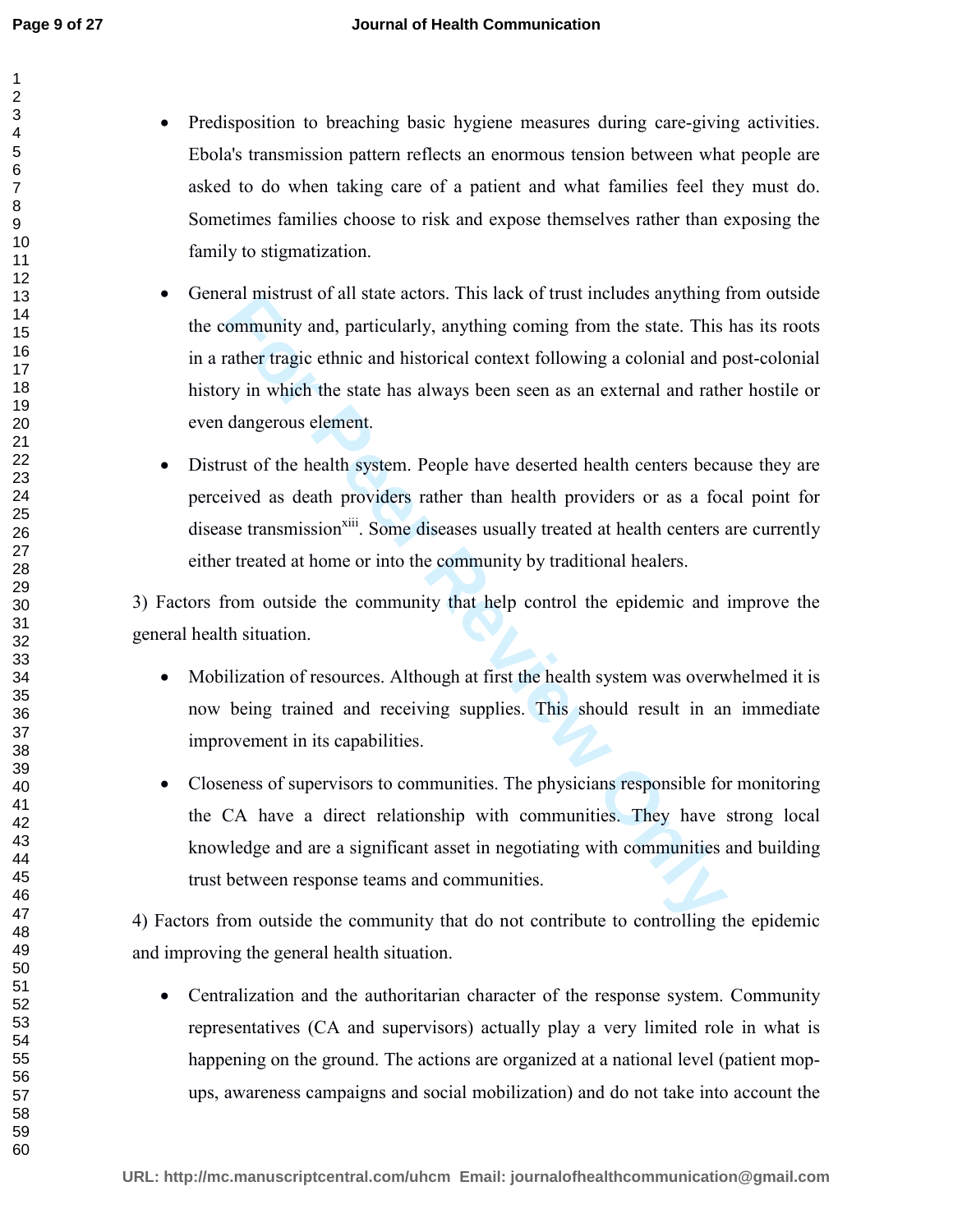specific needs of each community. This erodes their legitimacy as the representatives of local supervisors, with a limited role in any decision making.

encuveness on the gound. This is boun the case of CAS<br>mittees (CVCO). The latter, usually responsible for community v<br>eness". Their organizational model, based on a number of people cl<br>of the village (7), who will be paid • Excess resources. Monetization of health workers and the response system in general. The fact that tasks that until now were carried out on a volunteer basis have now become paid work risks jeopardizing their long-term sustainability and even their effectiveness on the ground. This is both the case of CAs and watch committees (CVCO). The latter, usually responsible for community vigilance and awareness, have become a common example of what has been called "Ebola Business". Their organizational model, based on a number of people chosen by the head of the village (7), who will be paid by international actors but with no monitoring of their activities or effectiveness, has been highly inefficient and discourages the emergence of unpaid forms of community involvement and engagement.

During the observation of ACF activities in the field, other significant factors were identified:

1. ACF does not systematically target the most exposed individuals during awareness actions. The beneficiaries of community awareness activities were selected either on criteria based on the fight against other diseases, for example cholera, or were chosen at random.

2. ACF closely followed the contacts registered by contact tracing efforts. These contacts were the target of a systematic distribution of food kits by ACF teams in the days following their registration. Furthermore, ACF provided financial support to maintain CA networks in communities where contacts were registered.

3. ACF would be able to deploy awareness actions targeting communities classified as "at risk" in the analysis of transmission chains. The presence of ACF food distribution teams on the ground in the days following the registration of contacts placed the organization in a privileged position with regards to deploying awareness actions to families and communities in which contacts had been registered in the 11 days following their exposure to the disease.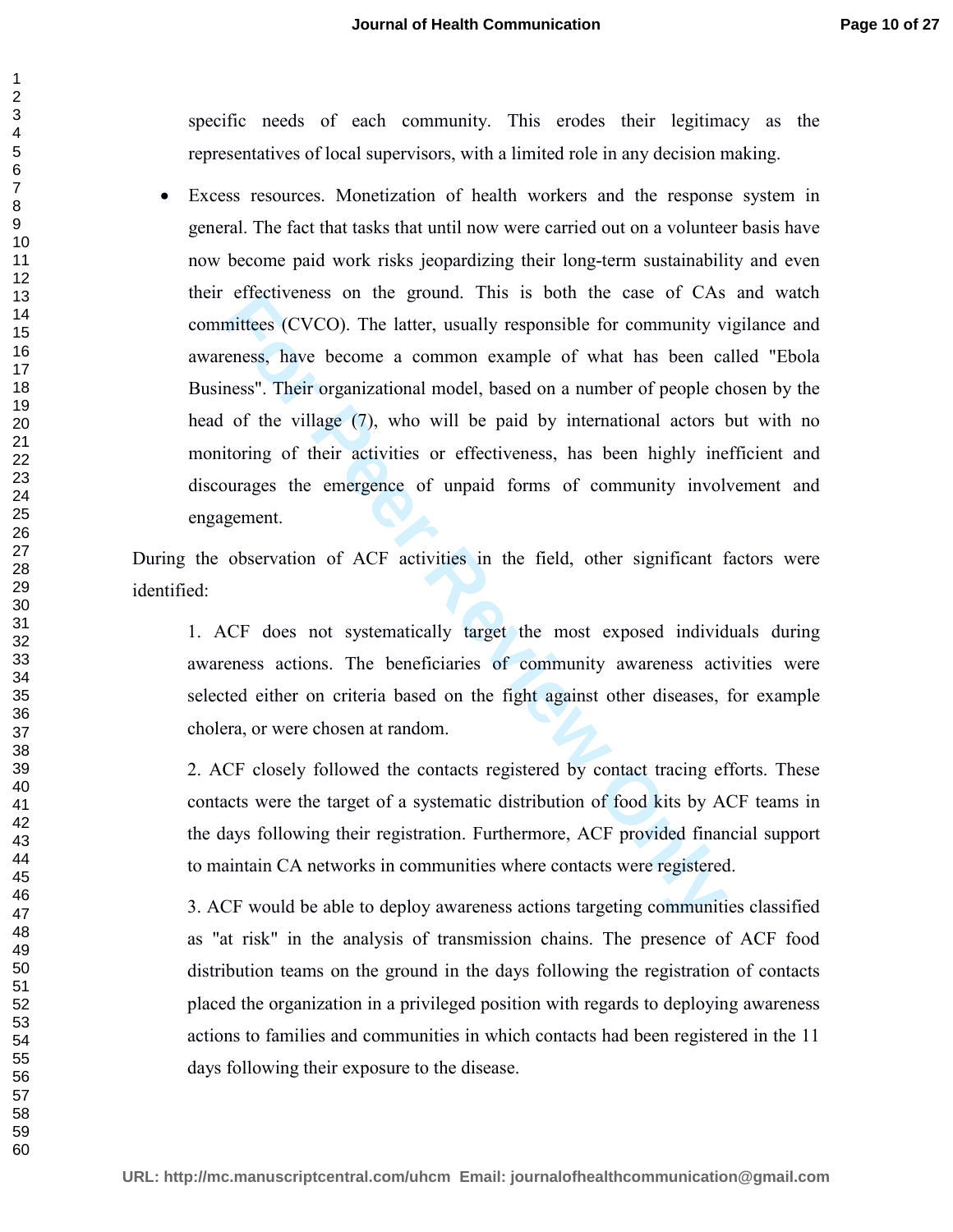# *Categorizing the Problem and Proposing a Methodology*

In view of the elements identified above and on the basis of the data obtained during ACF's team workshops, we began to develop an intervention methodology which, using the contacts tracing system, could lead to a set of awareness actions among the people at risk. These actions would take the specifics of Ebola outbreaks into account while helping with social mobilization to encourage the public to observe the coercive measures required to control the epidemic.

Some elements emerged from the academic literature review:

pidemic.<br>
Ints emerged from the academic literature review:<br> **For Peer Review Exercises** and a setter series are series and a setter series or local leaders. The introduction of such measures using<br>
acab, using actors the - Measures, especially coercive measures, must be prescribed and managed by actors legitimized by the community. These actors should be the communities themselves or local leaders. The introduction of such measures using the wrong approach, using actors the public does not trust, could be the root of reluctances or even violence.

- There are certain limitations in terms of the approaches that seek to involve communities in response management. These approaches, in some cases, could lead to an erosion of basic rights (see marginalization), especially among certain categories of the population, including women, and a militarization of communities (Alan Abramowitch  $2014$ <sup>yiv</sup>.

It was therefore necessary to draw a methodology to:

1. Target at-risk populations (family and community contacts) for awareness actions,

2. Act within the required time, minimizing the risks of new transmissions (if possible within the first 10 days after a contact is registered within a community),

3. Use contact registration as a trigger, and

4. Consider the community as a key player that provides the required legitimacy for coercive measures to be implemented.

Based on these elements, we developed and proposed a two-stage methodology that would normally match all the required conditions<sup>xv</sup>.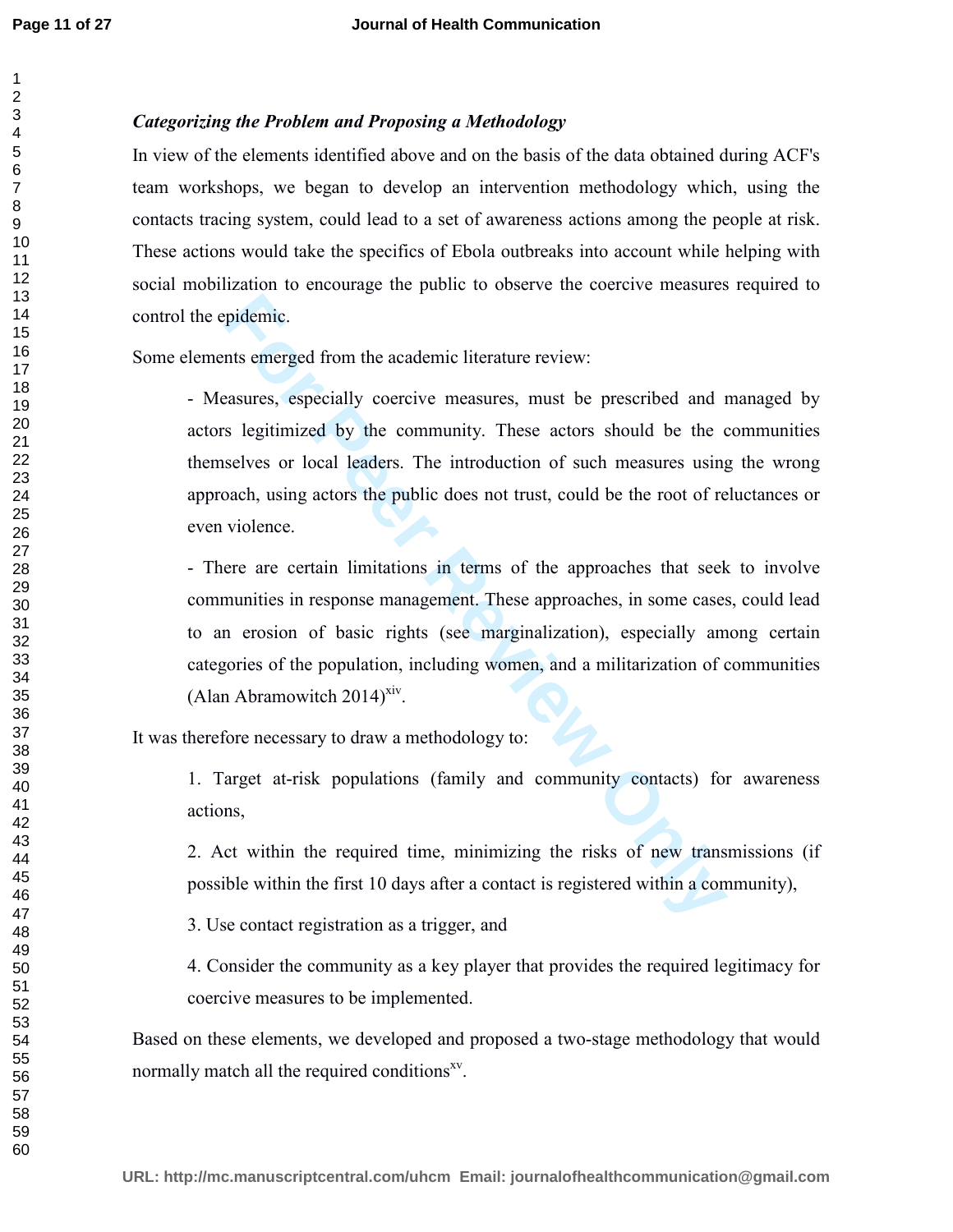Through a set of four field actions, all those at risk and previously identified (contactfamily-community) are progressively reached during the two stages. The stages are separate and self-sufficient and can be deployed separately if necessary. The internal logic of the methodology can be observed in Figure 4.

# *Stage 1: The Safety Belt*

oposed methodology affects the contacts and their families. As shever evertical is most exposed to the disease, representing approximately is. Through the actions included in the safety belt, awareness teams the risk of tr First, the proposed methodology affects the contacts and their families. As shown above, this intimate circle is most exposed to the disease, representing approximately 70% of total transmissions. Through the actions included in the safety belt, awareness teams would seek to (1) reduce the risk of transmission within the family during the first manifestations of the disease; (2) encourage the handover of care activities to health services by the patient and their family; (3) speed up the introduction of the infected individual into a health structure<sup>xvi</sup>.

This phase is based on establishing a humanized relationship between awareness teams and targeted individuals<sup> $xvii$ </sup>. The creation of such a climate of trust will then provide awareness teams with gradual access to a larger target group of households and families.

This methodology leads to awareness teams visiting the community at least twice, within 48 hours and within five days from when a contact is registered. The first of these visits should target the contact and should be focused on nutritional aspects relating to the nutrition kits delivered to every contact through the contact tracing system. The second visit would seek family contact and include the distribution of hygiene kits to all the domestic units that make up the family and related contacts.<sup>xviii</sup>

Specific techniques for the second meeting were developed by the field team in workshops. The techniques focused on making visible care connections through networks, so every person in every household was able to spot individuals at risk of getting sick if precautions weren't taken. Awareness teams employed these techniques in order to humanize the disease and narrow the gap between medical discourse and the everyday perception of the disease by the population.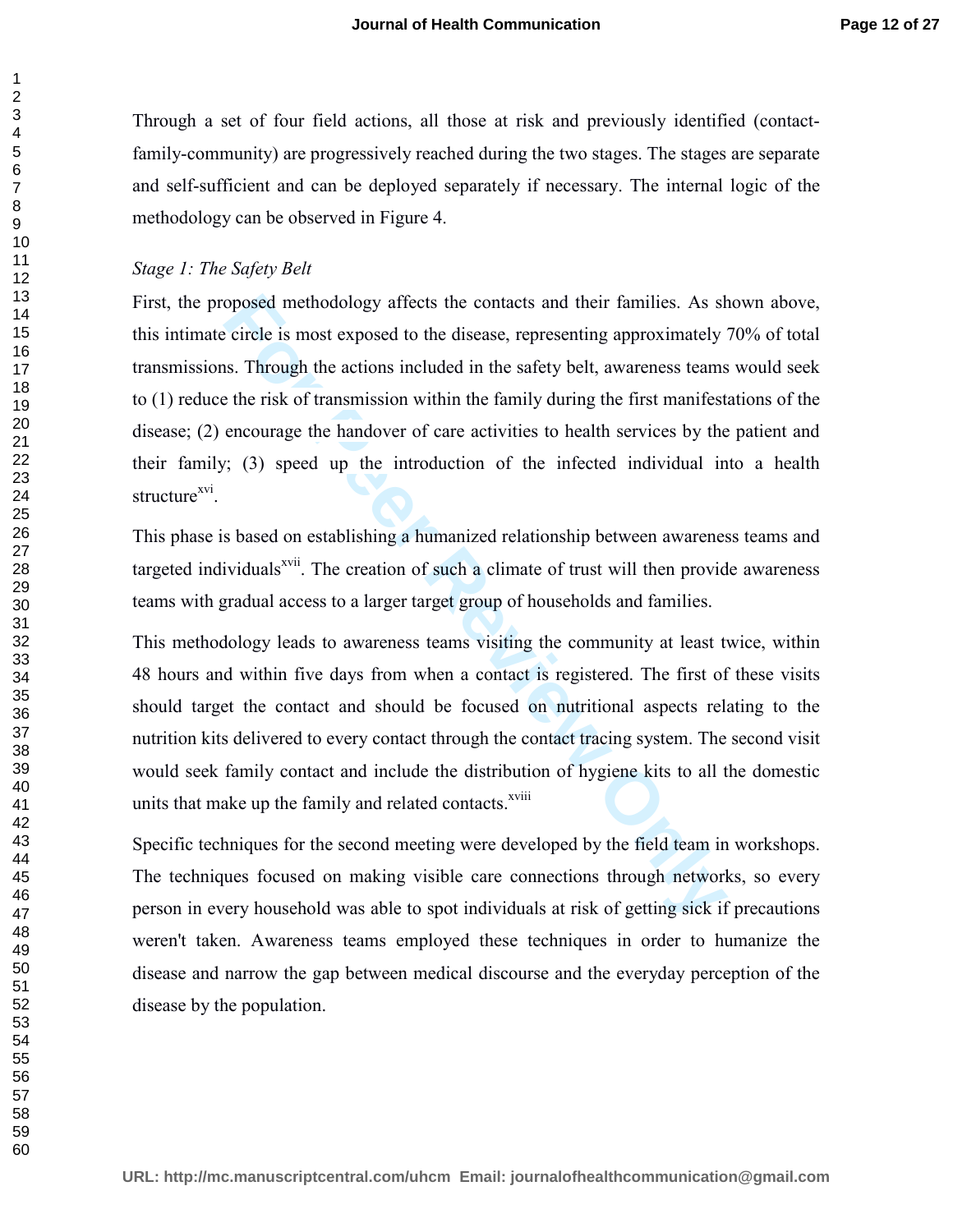# *Phase 2: The Community Plan (CP)*

The implementation of a Community Plan within communities seeks to create Ebola management systems in all communities that live in a "hot zone" and/or have contacts that are being monitored. The aim of the CP methodology is to allow each community to implement WHO-recommended standard protection and control measures internally. The Community Plan works under the principle of decentralizing the prescription and management of control and prevention measures in order to gain legitimacy.

**For Peer Review Only** The result of implementing a Community Plan (CP) in exposed communities should be to minimize the possibility of transmissions within the community during the first phase of the disease, when patients have yet to be taken by health workers. The deployment of a CP is expected to extend the measures initiated with the safety belt to the whole community where data shows 82-83% of transmissions take place - and complement these measures, which are focused on hygiene in the household, along with other measures concerning community security, patient transport, temporary isolation, destigmatization and community surveillance, among others.

The methodology of the community plan is based on a Community-Led Total Sanitation  $\text{(CLTS)}^{\text{six}}$  approach but with some new elements.

On the one hand, CLTS is based on a behavioral approach. Beyond ethical considerations on the rather coercive nature of CLTS techniques<sup>xx</sup>, Ebola scenarios could be judged to be inappropriate or even dangerous, if such shock-based techniques were applied to communities already experiencing a situation of emotional shock.

While CLTS triggering techniques are designed to produce a shock within communities, CP triggering is done without using techniques which appeal to such behavioral or emotional aspects. The methodology is based exclusively on the visualization of the most common ways Ebola is transmitted, in order to get the community to discuss and rethink what can be done to prevent transmissions from occurring. The aim is to build a community response based on reflection and community consensus rather than individual emotions.

This would require specific visualization tools. Once the objective of the triggering session has been precisely laid out (to visualize ways in which Ebola is transmitted, leading to the community's commitment to implementing specific measures), we require an alternative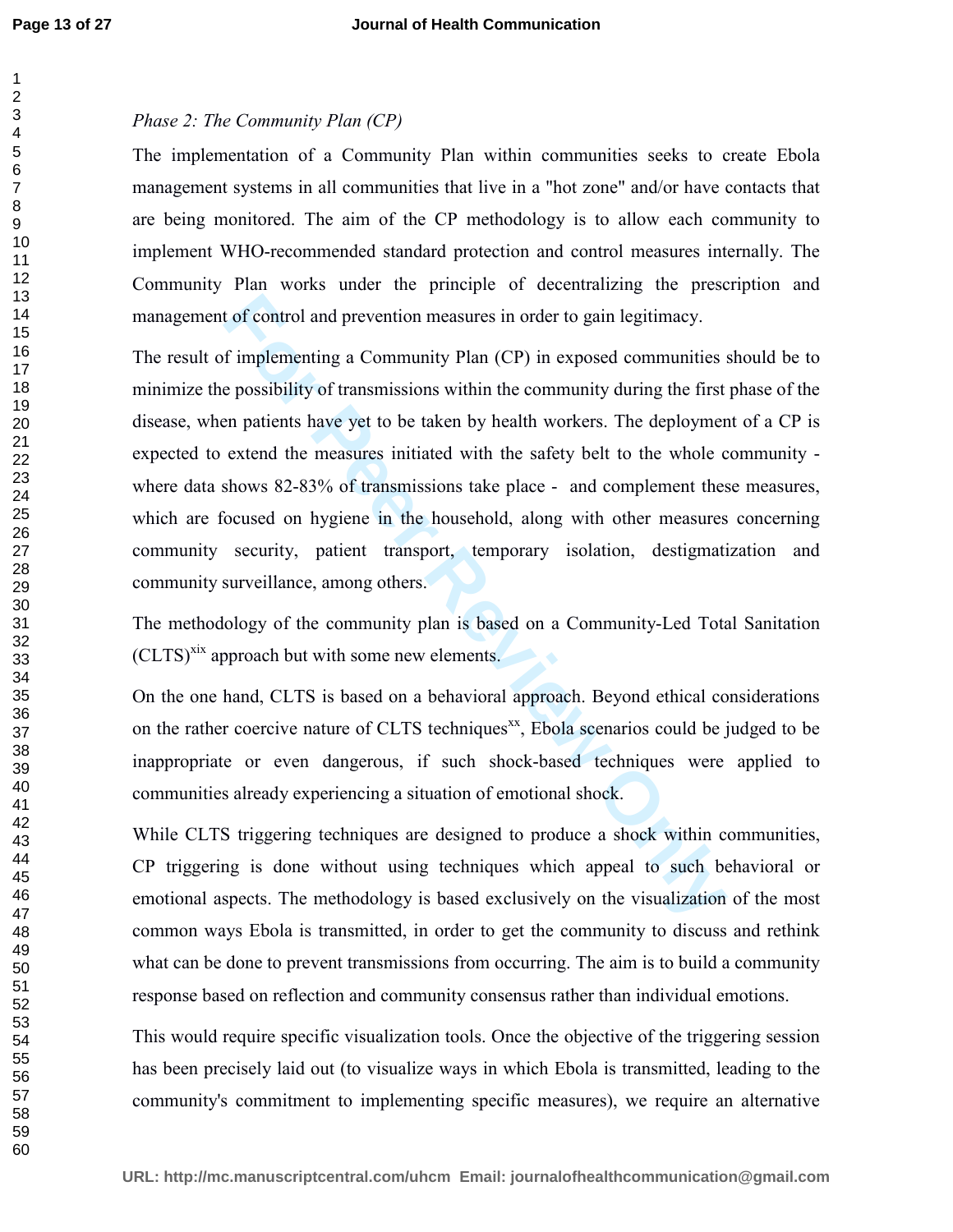technique for triggering said target to the techniques used by CLTS, which is designed to visualize the way water-related diseases are transmitted by exploiting the emotional aspects of the notion of dirt and equalizing "dirt" to "contamination".

East cann to carry out time spectric situations (touching per<br>caring for a potentially ill individual and transporting a per<br>These situations are dramatized by using a net full of coal in the s<br>me of these actions can be d From workshops carried out with the team, we managed to propose a visualization technique focusing on the community's daily reports of the disease. This technique requires the awareness team to carry out three specific situations (touching potentially ill individuals, caring for a potentially ill individual and transporting a potentially ill individual). These situations are dramatized by using a net full of coal in the sick person's place. As none of these actions can be done without the team getting dirty from coal dust, the awareness team connects coal dust to the Ebola virus and getting dirt from coal dust to Ebola transmission. During the dramatization, members of the community are involved by managing a roulette showing the three previously announced situations. This implies community is not just listening in a passive way but is also involved and leading the awareness team's action.

During the dramatization, the awareness team introduces the community to some commitments to be made. Everything is based on a table of commitments that links the three situations with a list of 11 commitments that correspond the measures that, in an ideal situation, the community should implement based on standard practices in Ebola control and prevention. Each community should be able to choose some of the commitments on their own and by taking into account their own situation $\frac{xxi}{x}$ .

Once the community has accepted a number of commitments, the people in charge of implementing these commitments emerges from the community. In a second working session, these people should be trained on successfully implementing and managing the commitments engaged by the community. A follow-up framework is established with the community with at least three more visits on the seventh, fourteenth and thirtieth days after triggering (Figure 5).

# **Discussion of Results**

At the end of the field work, the degree of deployment of the proposed methodology was still very limited. In all, Safety Belt activities had been deployed in one prefecture (Forecariah) and two communes of Conakry (Ratoma and Matoto). Meanwhile, the team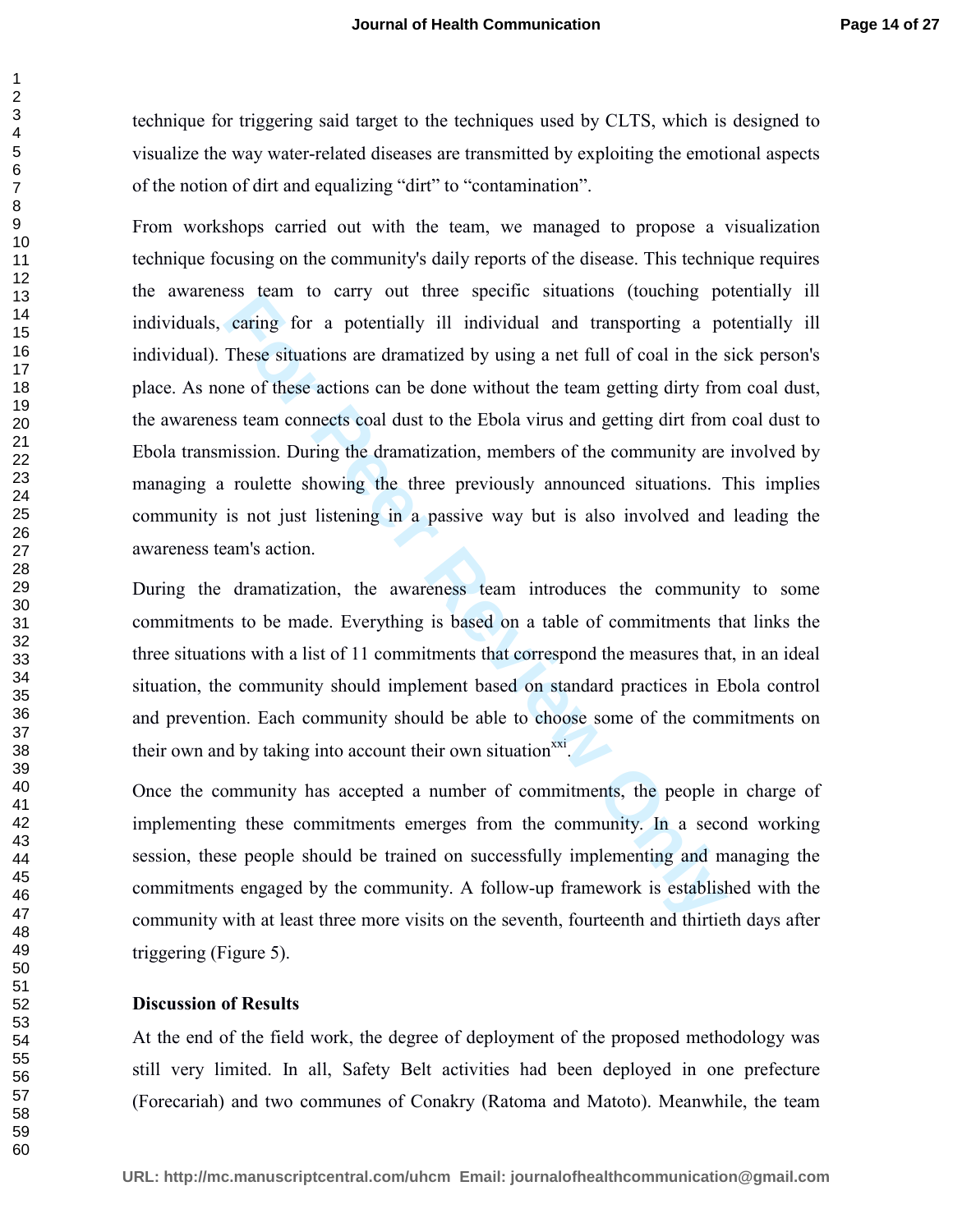had just launched the first Community Plans in Forecariah prefecture as part of a pilot project which was to last four months and was to include a set of 24 communities. In the meantime, three interesting elements emerged from the initial experiences.

# *Coordination of Awareness Activities with Overall Outbreak Response Activities*

The proposed methodology assumes that the NGO carrying out awareness activities has a mandate to conduct awareness activities in the communities affected by the disease from the national health authorities and that their activities are closely coordinated with the rest of the actors on the field. In our case the NGO was also in charge of some other key tasks, including:

Managing the network of community agents (CA) responsible for monitoring the contacts tracing system at an economic and organizational level.

A mandate to distribute food kits to every contact registered in the contact tracing system or at least to monitor the distribution of food kits by other organizations.

If these two elements were not acquired by the NGO, deploying the methodology would require strong coordination with the organizations responsible for implementing these tasks.

# *Impact of the Methodology: Indicators*

conduct awareness activities in the communities affected by the chealth authorities and that their activities are closely coordinated variant on the field. In our case the NGO was also in charge of some other activork of c It is likely that the most useful figure to examine would be the decrease in the patient transmission rate in each community. As we have seen, the average disease transmission rate stands at around 1.6 and 1.4 transmissions per patient and 1.0 related to intracommunity transmissions. Taking into account that the target of this methodology is to reduce intra-community transmissions, if average rates fell significantly below the observed rates in targeted communities, some awareness success could be established. This is applicable only in communities with confirmed Ebola cases.

# *The Use of the Proposed Methodology in Post-outbreak and Pre-outbreak Contexts*

The proposed methodology was designed on the assumption that it will be deployed in the context of an Ebola outbreak. With regards to working in other contexts, we observed that: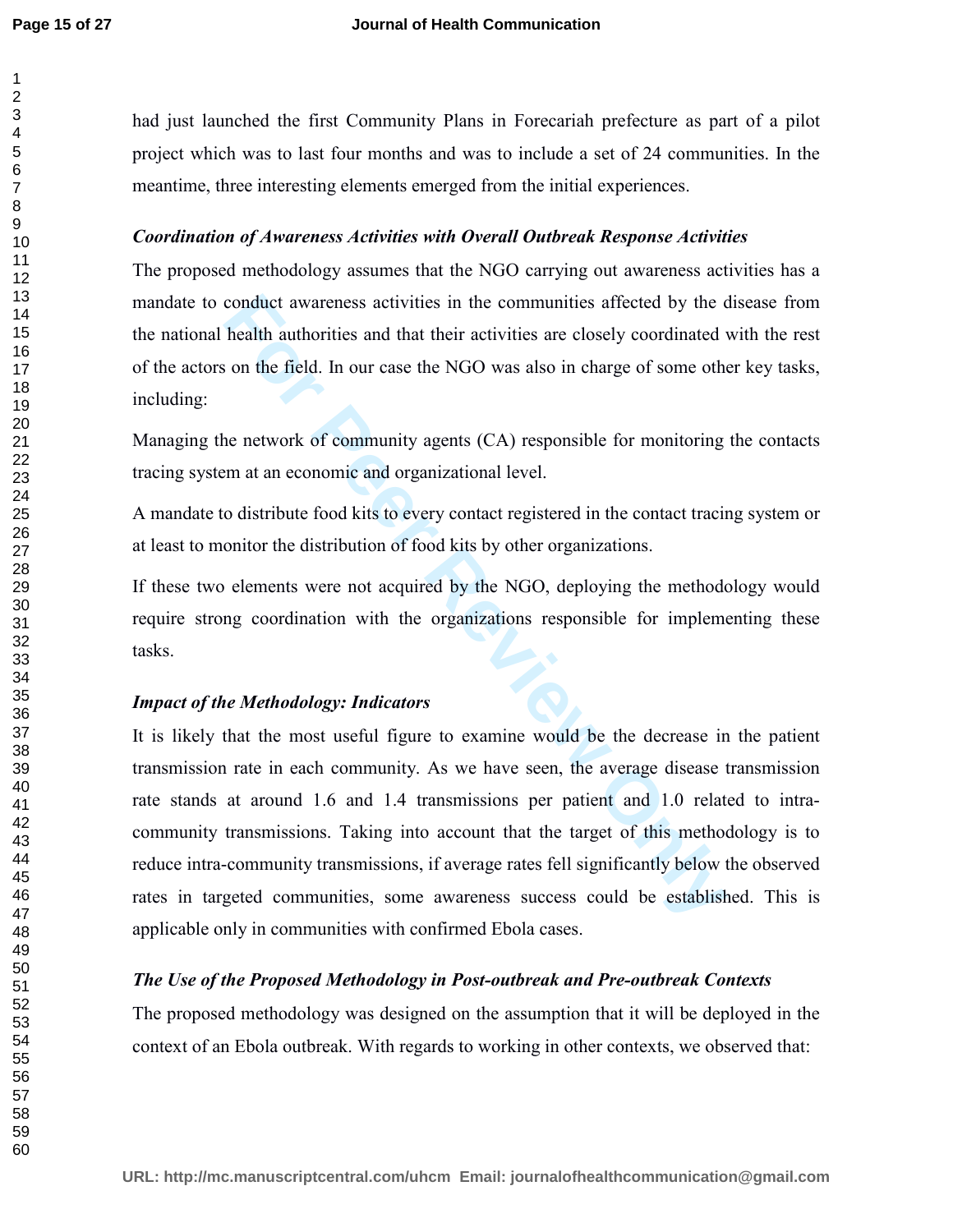- Until now the emergence of outbreaks seems to follow a fairly random pattern. Maintaining some of the proposed measures just "in case" could have the opposite effect to our aims. Some of the proposed measures cannot go on forever because they are coercive measures which need exceptional and emergency situations in order to be activated. In this context, awareness should probably be raised by means other than the CP and the methodology as explained above.

- Once an outbreak is over certain effects remain within communities, as in the case of the stigmatization of survivors, families and other communities, such as local Red Cross volunteers or health workers<sup>xxii</sup>. Some of these people may fall into a situation of chronic stigma with very serious consequences on their living conditions, aggravating the loss of loved ones and/or the traumatic experience of the crisis.

These two factors lead us to consider that applying the methodology preventively would not be appropriate and anti-stigmatization elements should most likely be the focus for a community's awareness and social mobilization in a post-epidemic context.

### **Conclusions**

The results observed lead us to extract the following conclusions and recommendations:

utbreak is over certain effects remain within communities, as in the original of survivors, families and other communities, such as local or health workers<sup>xxii</sup>. Some of these people may fall into a situatio very serious - During an outbreak the most exposed populations to the disease are contacts registered by contact tracing systems, their domestic units, their families (with particular attention to sisters/brothers, fathers/mothers, sons/daughters) and their communities. These people represent more than 80% of transmissions and need to be placed at the center of awareness activities. One "success" in the form of a transmission that has not taken place could be enough to cut a transmission chain.

- These actions must, above all, aim to build confidence between the most exposed populations and the health system teams and facilities. This implies that these actions must not be a one-off but medium-term and progressive, always going from the smallest groups (contacts and those closest to the patient) to the biggest groups (the entire community).

- The intensity and number of reluctances can be reduced by implementing a communitybased approach that gives the communities the role as subject and not object of the proposed control measures.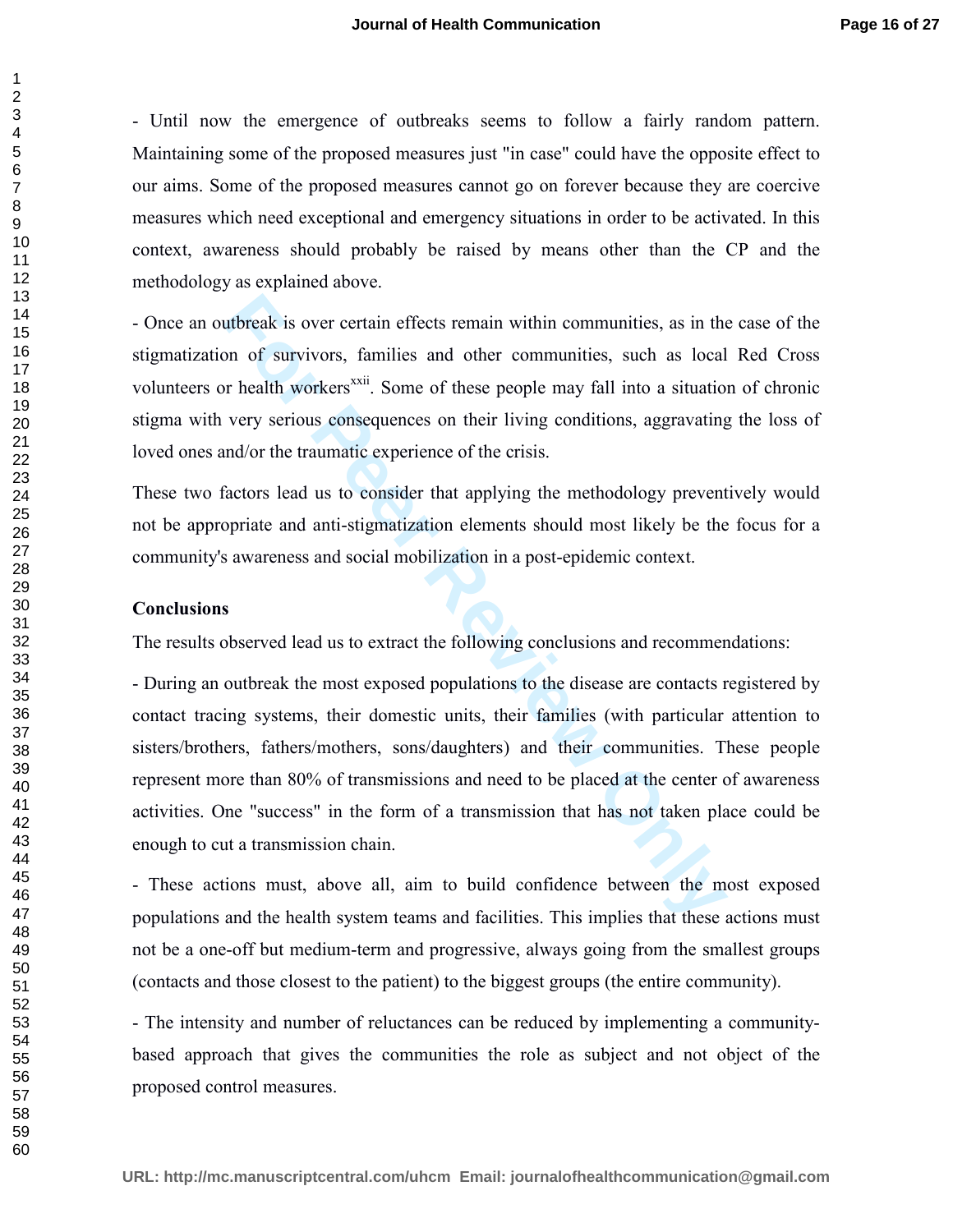- The legitimacy of the people who have the responsibility for prescription and management of coercive prevention, control and surveillance measures is critical to the success of such measures. A community-based approach should focus on the commitment of natural community leaders in prescribing and managing such measures. The proper identification of these leaders and the fact that they rally the measures can be decisive.

- The proposed methodology combines all these considerations and can be an effective tool for raising awareness and social mobilization in the fight against Ebola.

**For Personal Accords and Social mobilization in the fight against Ebola.**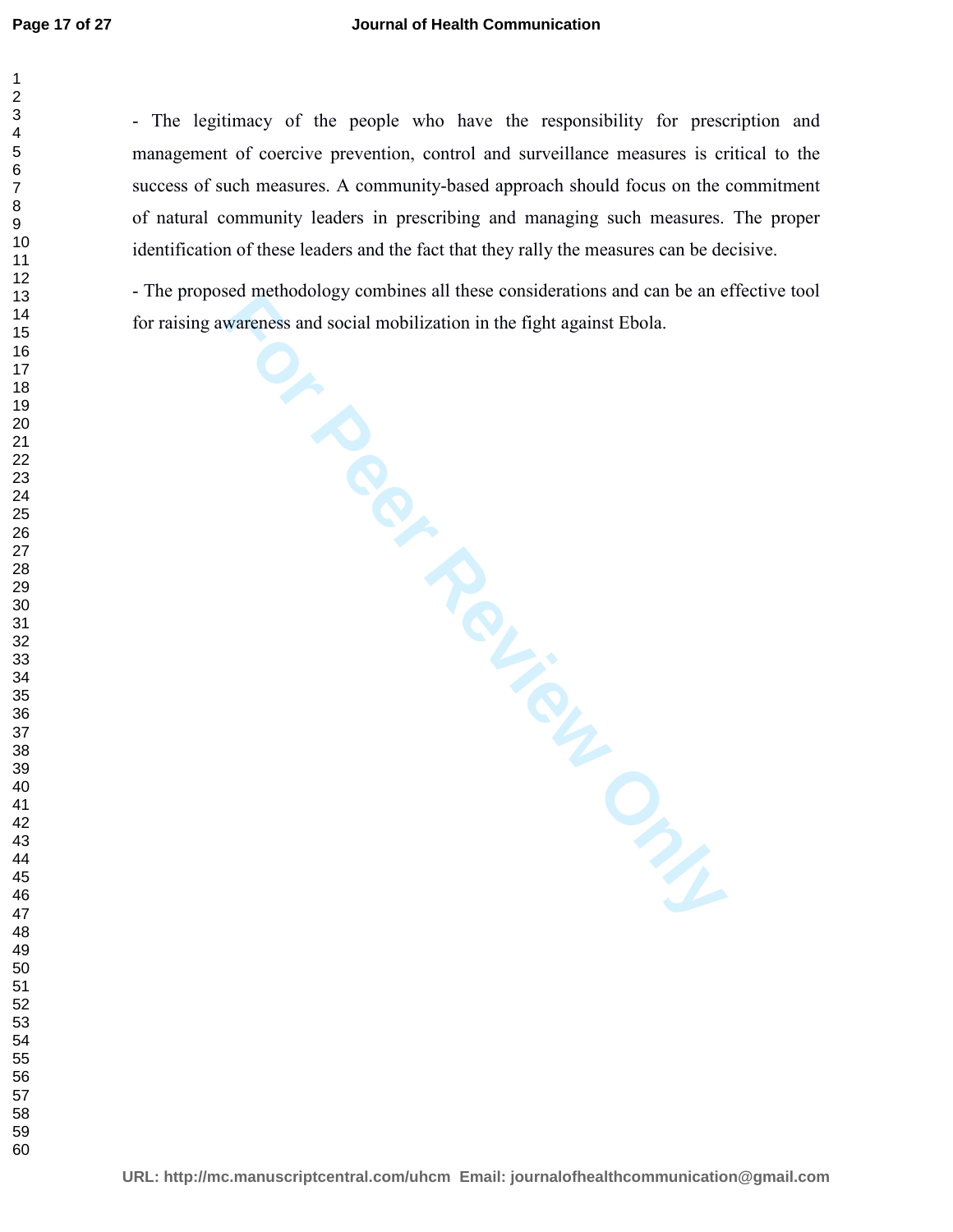# **Bibliography**

# *Articles*

Anoko. N Julienne ; Busting the myths about Ebola is crucial to stop the transmission of the disease in Guinea 2014

Anoko. N Julienne ; Communication avec les communautés rebelles pendant une épidémie d'Ebola en Guinée : Une approche anthropologique 2014

Anoko. N Julienne ; La réparation de la malédiction générale suite à l'enterrement d'une femme enceinte avec le bébé dans le ventre 2014

Alane Abramowitz, Sharon ; Community - Centered Responses to Ebola in Urban Liberia: The View from Below

Alane Abramowitz, Sharon ; The Opposite of Denial: Social Learning at the Onset of the Ebola Emergency in Liberia

Berliner, David ; Perception des fièvres hémorragiques à virus Ebola sur la frontière congogabonaise Civilisations, 52-1 | 2004, 117-120

Chabrol, Fanny ; "Ebola et la faillite de la santé publique en Afrique." Revue internationale et stratégique 96, no. 4 (November 17, 2014): 18–27. doi:10.3917/ris.096.0018.

Desclaux , Alice ; Anthropologie des fièvres hémorragiques virales Bulletin de la Société de Pathologie Exotique, 98 (3), 2005

Dunn Fred Social determinants in tropical disease. In K.S Warren and A.D.F. Mahmoud (eds.), Tropical and Geographical Medicine. New York : McGraw-Hill, pp. 197-205

Epelboin, Alain ; Approche anthropologique de l' ́ épidemie de FHV Ebola 2014 en Guinée Conakry [Research Report] OMS. 2014, pp.34. <hal-01090291>

ienne ; La réparation de la malédiction générale suite à l'enterrement d'ur<br>
1e bébé dans le ventre 2014<br>
For Peer Responses to Ebola in Urban Libe<br>
Elovetiz, Sharon ; Community - Centered Responses to Ebola in Urban Libe<br> Epelboin, Alain. Hewlett, B S. Hewlett, A B L. & Formenty, P. Medical anthropology and Ebola in Congo: cultural models and humanistic care ; Anthropologie Medicale n° 2761-2. "Atelier sur les fièvres hémorragiques virales" 2005.

Epelboin, Alain. Formenty, Pierre. Anoko, Julienne. Allarangar, Yokouid Humanisation and informed consent for people and populations during responses to VHF 1 in central Africa (2003- 2008) Infection Control measures and individual rights : an ethical dilemma for medical staff

Fast SM, Mekaru S, Brownstein JS, Postlethwaite TA, Markuzon N. The Role of Social Mobilization in Controlling Ebola Virus in Lofa County, Liberia. PLOS Currents Outbreaks. 2015 May 15 . Edition 1. doi: 10.1371/currents.outbreaks.c3576278c66b22ab54a25e122fcdbe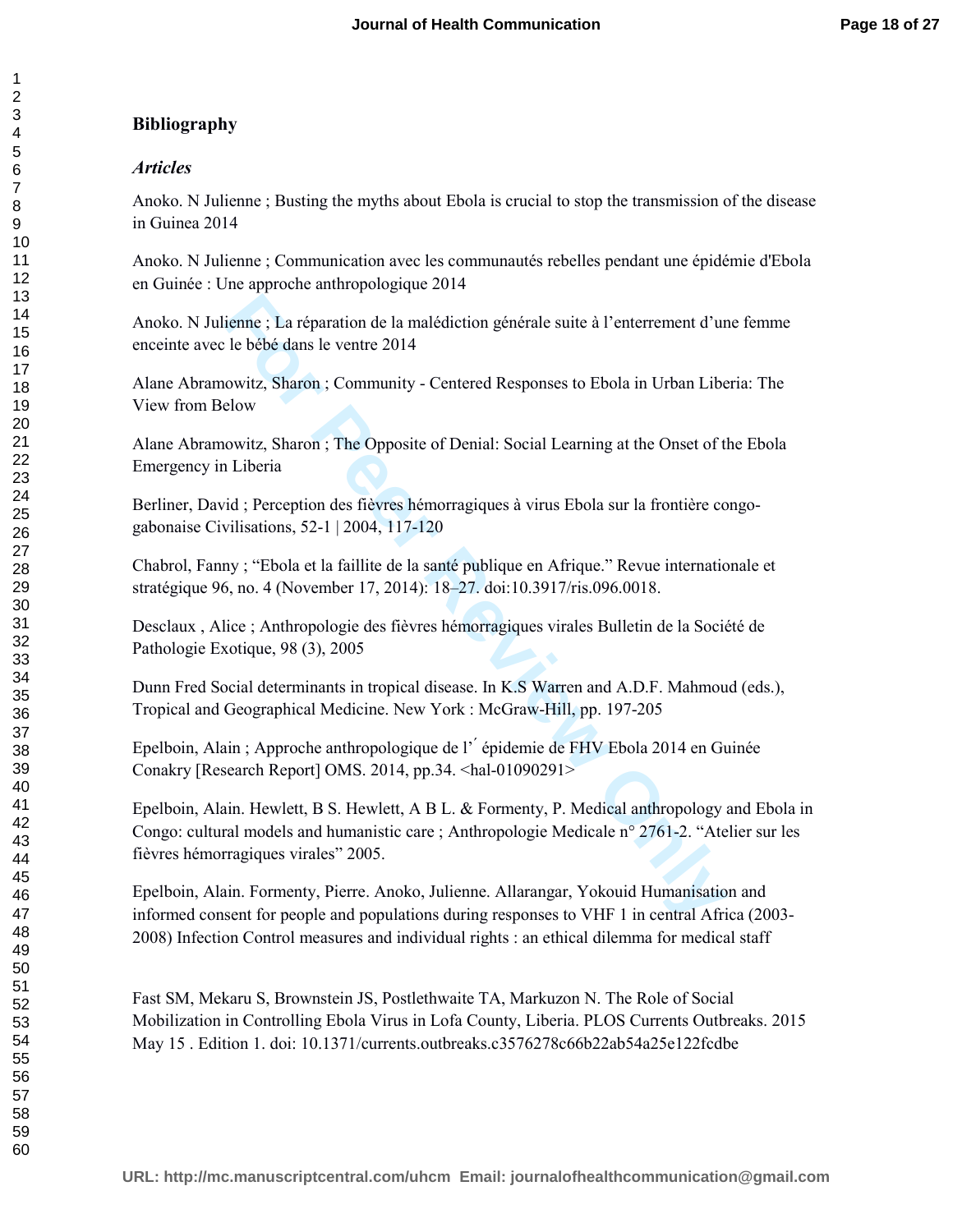Ousmane Faye\*, Pierre-Yves Boëlle\*, Emmanuel Heleze, Oumar Faye, Cheikh Loucoubar, N'Faly Magassouba, Barré Soropogui, Sakoba Keita, Tata Gakou, El Hadji Ibrahima Bah, Lamine Koivogui, Amadou Alpha Sall†, Simon Cauchemez† Chains of transmission and control of Ebola virus disease in Conakry, Guinea, in 2014: an observational study Thelancet.com january 23 20

Hewlett BS, Hewlett BL. Ebola, Culture, and Politics: The Anthropology of an Emerging Disease. Belmont, CA: Thomson Higher Education, 2007.

Kleinman, Arthur. Patients and Healers in the Context of Culture: An Exploration of the Borderland between Anthropology, Medicine, and Psychiatry. Berkeley: University of California Press, 198

Thur. Patients and Healers in the Context of Culture: An Exploration of the propology, Medicine, and Psychiatry. Berkeley: University of California P<br>
For Politicine, and Psychiatry. Berkeley: University of California P<br>
F Eric M. Leroy, Alain Epelboin, Vital Mondonge, Xavier Pourrut, Jean-Paul Gonzalez, Jean-Jacques Muyembe-Tamfum, and Pierre Formenty Human Ebola Outbreak Resulting from Direct Exposure to Fruit Bats in Luebo, Democratic Republic of Congo, 2007 - Vector-Borne and zoonotic diseases - Volume 00, Number 00, 2009

# *Rapports*

 $\overline{a}$ 

ACAPS - Ebola in West Africa , Guinea: Resistance to the Ebola Response - ACAPS Thematic Note  $-24$  avril 2015

Organisation Mondiale de la Santé (OMS) Case definition recommendations for Ebola or Marburg Virus Diseases As of 09 August 2014

OMS Epidémies de fièvres hémorragiques à virus Ebola et Marburg : préparation, alerte, lutte et évaluation 2014

Organisation Mondiale de la Santé (OMS) Guide pour la mise en place de la surveillance à base communautaire Septembre 2014

Organisation Mondiale de la Santé (OMS) Key Messages for Social Mobilization and Community Engagement in Intense Transmission Areas Septembre 2014

Organisation Mondiale de la Santé (OMS) Recherche des contacts pendant une flambée de maladie à virus ébola Septembre 2014

i Ebola Situation Report – 3 June 2015 – World Health Organisation

ii WHO 2014 « Epidémies de fièvres hémorragiques à virus Ebola et Marburg : préparation, alerte, lutte et évaluation » pag 24 et WHO 2014 « Ethical considerations in developing a public health response to pandemic influenza »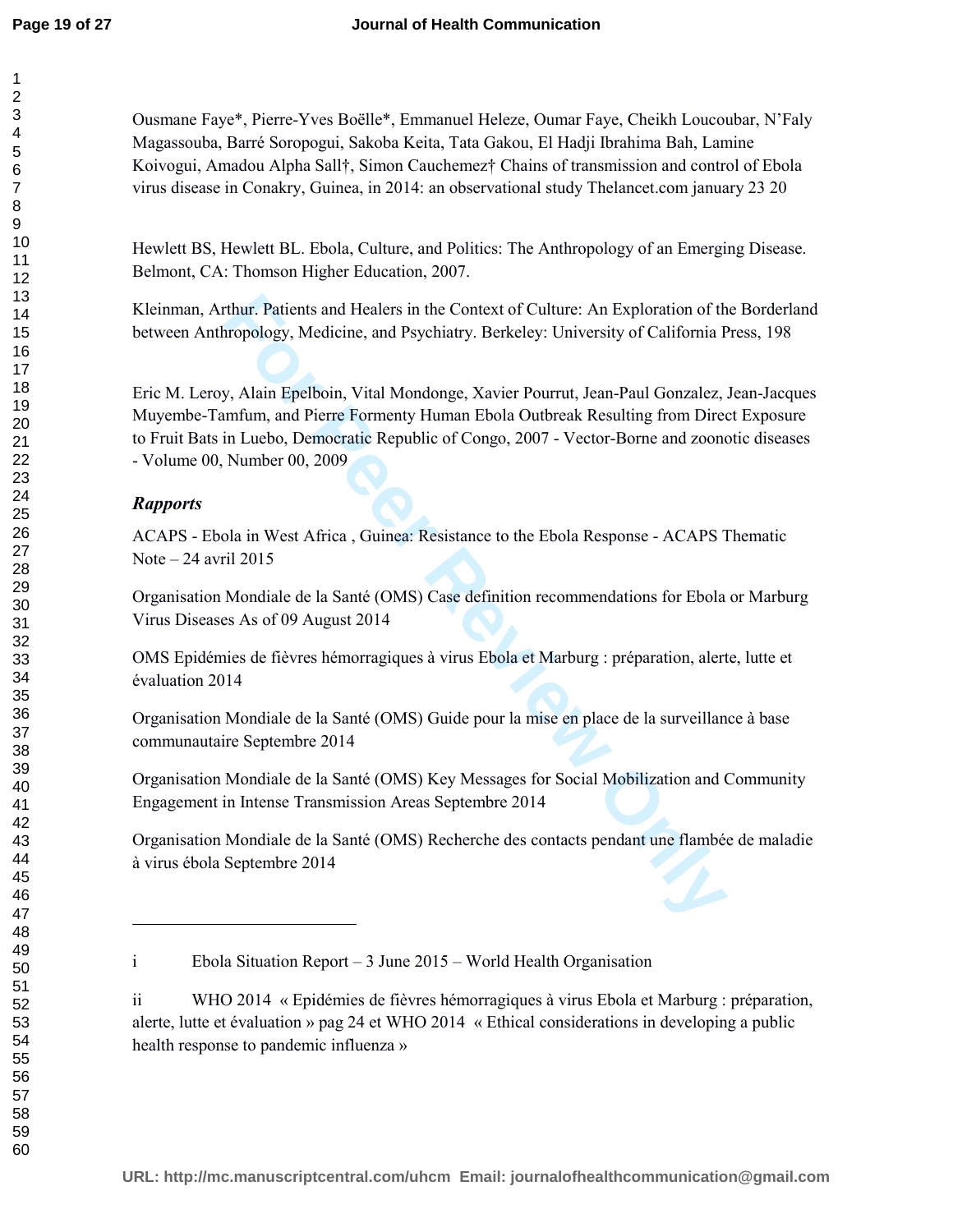iii A list of these measures is available on Epelboin 2008 pag 26. Other considerations on the measures to be undertaken are available at WHO 2014 "Epidemics of haemorrhagic fever Ebola and Marburg: preparation, warning, control and measurement" pag 24

iv The Siracusa Principles are the result of an international high-level conference on the provisions of the International Covenant on Civil and Political Rights authorizing restrictions or exemptions. The Conference was held in Syracuse (Italy) from 30 April to 4 May 1984. The Conference concluded with the adoption of a set of principles entitled "Siracusa Principles on the Limitation and Derogation Provisions in the International Covenant on Civil and Political Rights"

Intervaluant many and particular is the transmission of the control one-<br>
Included with the adoption of a set of principles entitled "Siracusa Principles<br>
Included with the adoption Provisions in the International Covenant v Cheikh Ibrahima Niang said that during his visit to the villages most affected by the disease in Sierra Leone "It became clear that resistance was a way people affirmed their position when their dignity felt threatened." - Ebola diaries: Lessons in listening - Cheikh Ibrahima Niang, professor of social and medical anthropology at the University Cheikh Anta Diop of Dakar (Senegal) in 2015 http://www.who.int/features/2015/ebola-diaries-niang/en/ Julienne Anoko (J Anoko 2014) reports that reluctance "represent the frustration of the population in epidemics of Ebola and Marburg virus face the authorities, described as corrupt and disengaged or unable to provide a response to problems." The study *"*ACAPS 2015 Ebola in West Africa , Guinea: Resistance to the Ebola Response" reported that reluctances were rooted in "(1) Social tensions and existing policies, (2) The general cultural mistrust of foreigners and refusal to accept them into the community, (3) distrust of authorities, security forces and international actors (4) Exclusion of key groups from response system, such as women and youth, (5) Politicization of the epidemic, the government and the opposition (6) Fear and rumors "

vi ACAPS 2015 Ebola in West Africa , Guinea: Resistance to the Ebola Response - pag 1 « Resistance to the Ebola response has been more widespread and more severe in Guinea, than in Liberia and Sierra Leone, with sometimes violent incidents. This is due to a complex interaction of many factors, including underlying causes and the nature of the response. »

vii This is the case of Liberia, where social mobilization have been a key element in stopping the epidemic. Just in the city of Loffa "behavioral change resulting from a successful social mobilization campaign may have averted hundreds, if not thousands, of EVD cases in Lofa County" (Fast SM, Mekaru S, Brownstein JS, Postlethwaite TA, Markuzon N. 2015). For UNICEF, the role of community mobilization is one of the reasons for the success of efforts in the country « Towards the end of the year, the country had clearly turned a corner, as communities increasingly took it upon themselves to battle the crisis, adopting safe behaviours » UNICEF News - UNICEF hails Liberia's victory over Ebola, but warns against complacency as cases remain in neighbouring countries - http://www.unicef.org/childsurvival/media\_81855.html In Guinea we found that UNMEER reported that In Dubreka sustained community engagement resulted in a decrease in reticence – unmeersitreps – UN Mission for Ebola Emergency Response (UNMEER) – 13 March 2015

viii Data source was the WHO epidemic control team for the Boffa prefecture, who managed contact tracing efforts and epidemic control at the time.

1

 $\overline{a}$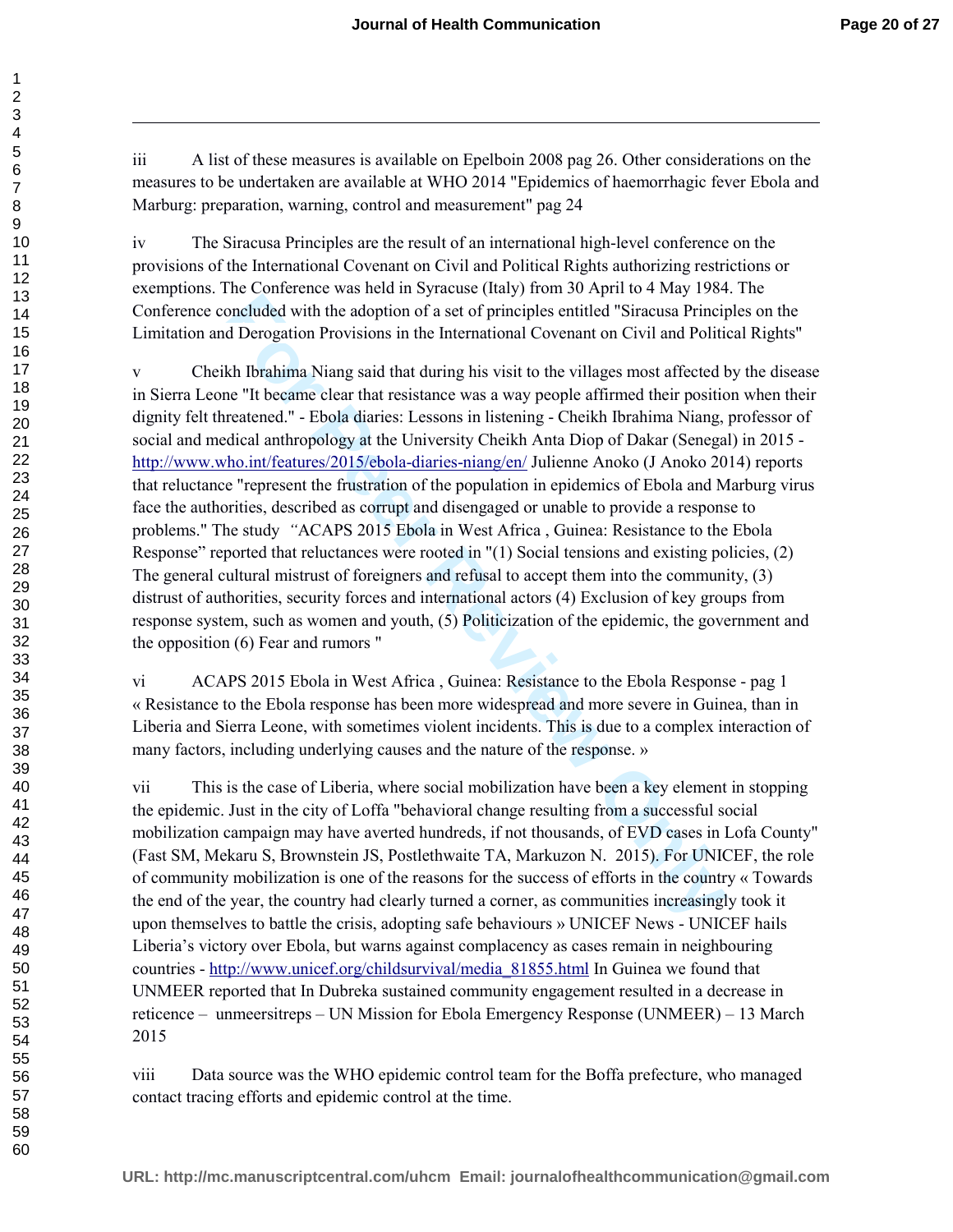$\overline{a}$ 

ix In this study we used the WHO definitions of suspect, probable and confirmed (WHO 2014).

**Ending that the during that during the controlling of the systep and the systep and the systep and the systeption of the survivers who had oversized the importance of funerals in the Hewletts and ours is the result of jus** x The data used by (2007) were extracted from the opinion of a sample of survivors about the way they contracted the disease. On the contrary we analysed data which included a sample of sick persons, not just survivors. The fact that the results of the analysis of Boffa data are consistent with the results of Faye, Ousmane and others, 2015, who analyses a great sample of sick persons in the same area, gave us some confidence. But we cannot know if the difference between the percentages found by the Hewletts and ours is the result of just some kind of local specificity or if it is just a perception of the survivors who had oversized the importance of funerals in the transmission of the disease, or even if we are facing something else. In fact the organisation of funerals is a cultural element, and it's impact on disease transmission could be highly variable. For example the fact that Guinée is basically a Muslim country where the people must be buried as soon as possible, preferably within hours, may make a very big difference in comparison with other African countries where funeral practices involve a body to wait even weeks before being buried.

xi This percentage may be highly variable. For the month of May 2015, the latest report from epidemiological situation noted that this percentage was of 78% but the average for the months of April, March and May was 40%. This figure is important because a low percentage would be proof that "there is a High number of unregistered contacts while not known chains of transmission persist" WHO - Sitrep - March 11, 2015

xii WHO. Ebola Response Team. Ebola virus disease in west Africa — the first 9 months of the epidemic and forward projections. N Engl J Med 2014; 371: 1481–95.

xiii During a tour to the set of health centers of Boffa's prefecture all center's managers reported, with one exception, highly significative reductions in users attending the centers during the first quarter of 2015. These reductions goes until 75% in the case of some centers (kobba). When asked what was happening in the answer always referred to the "fear".

xiv Alan Abramowitch warns that one of the unwanted results of community-based approachs could be the development of some vulnerable communities, including women. The establishment of a community based monitoring system in order to enforce quarantine zones and control the movement of people within the community also entail risks. The fact that social control tasks are delegated to a task force which is made on the basis of differentiation of roles already in place within the community can lead to a militarization of life within the community that would increase the vulnerability of women or other marginalised or vulnerable groups.

xv For more details on the methodology a detailed manual was elaborated and can be consulted « Sécurisation des contacts et mise en place de Plans Communautaires de prévention et de riposte, Guide Méthodologique », ACF, 2015

xvi Faye, Ousmane and others, 2015, suggests that accelerating for a few days the admission of sick people into health facilities would have a very significant impact on the number of transmissions. Specifically their simulations show a reduction of 26% in the number of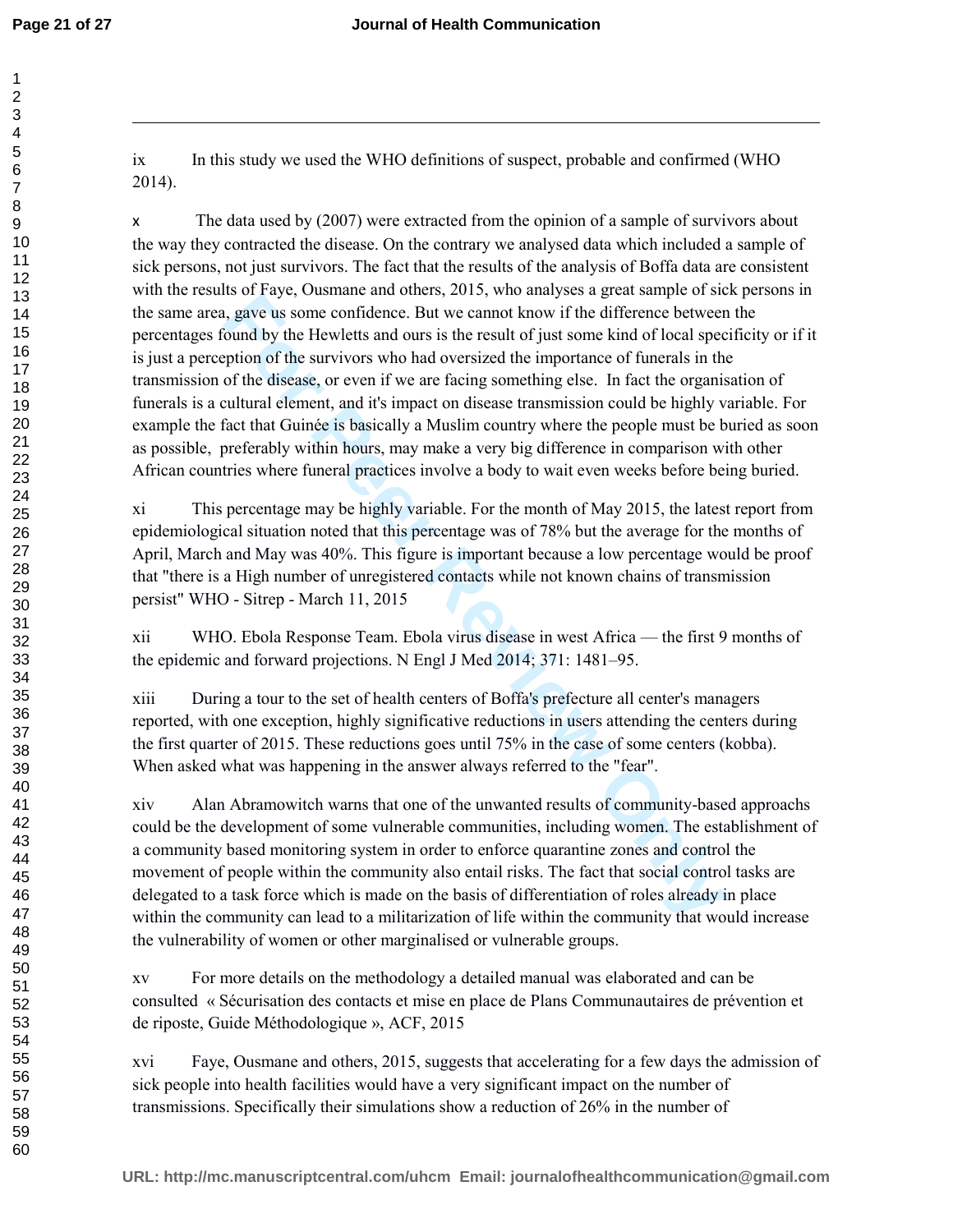transmissions if we managed to increase the number of hospital admissions 10%. In any case it seems clear that we must minimize the length of the stay of symptomatic patients within their communities, since it is in this period that would occur most of transmissions.

xvii We understand humanization in the direction indicated by Alain Epelboin Pierre Formenty, Julienne and Anoko Yokouid Allarangar in "Humanisation and informed consent for people and populations during responses to VHF 1 in central Africa (2003-2008)." This concept can be summarized in treating each household visited in a personalized way to escape the bureaucratic procedures and to give time to the ACF team to start a dialogue with the household that enables us to start trust building so we can make use of the personal links established in the sessions that follow.

xviii Homes or properties in the communities visited tended to include more than one household. These households tended to be closely related to each other by family ties.

xix Community Led Total Sanitation (CLTS) - is an approach that aims to achieve a sustainable behavior change in people through a process of "triggering" leading to the drop out of open defecation practices on a spontaneous and long-term basis. It was first applied in India in 2000 and since this technique had have some success in several countries. ACF explored applying a CLTS approach with few modifications to Ebola outbreak management in Sierra Leone in 2014. It is from this approach that some key elements have been taken to develop community plan methodology as exposed here.

premation and represention and restriction of the solution of the protocol of the protocol of the protocol of the ACF team to start a dialogue with the household that the diversion of the ACF team to start a dialogue with xx CLTS has raised some critics because of the level of violence and coercion that this methodology can happen to generate at intra-Community level. Liz Chatterjee, PhD student at the University of Oxford, summarized this in a report prepared on behalf of UNICEF in 2011 while noting that CLTS, in some cases, "was founded on community-led coercion" This coercion adopted several forms of intra-community violence where the most vulnerable groups would be particularly exposed, including women or children belonging to low income families. http://www.theguardian.com/global-development/poverty-matters/2011/jun/09/dirty-truth-behindcommunity-sanitation

xxi In one of the pilot communities the inhabitants decided to set fines on households without a functional hand washing device at the door of their concession. This measure was not originally included in the package proposed by ACF.

xxii Several authors report that the consequences of stigma are long-term. A.Epelboin in the documentary "Ebola is not a laughing matter," said the stigma from Congo Ebola outbreak wich took place in 2003, is yet present in the daily lives of people in the community in 2007, four years later. Hewlett & Hewlett (2008) also explain several effects of stigma, which may include the inability to go to the market, rent a house or bring the kids to school, among others. In their work they also indicate that one of the group that feels most affected by stigma is that of health workers.

 $\overline{a}$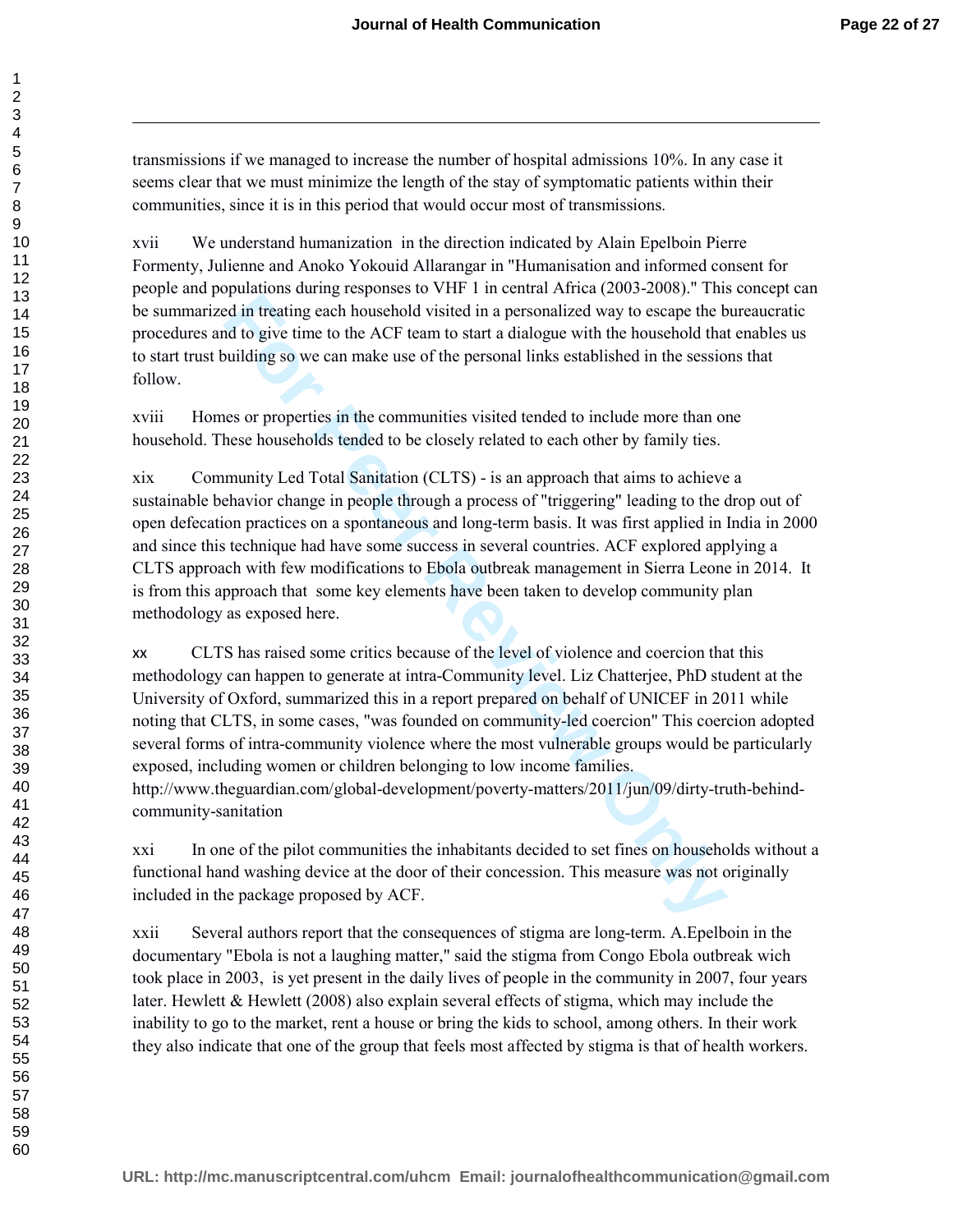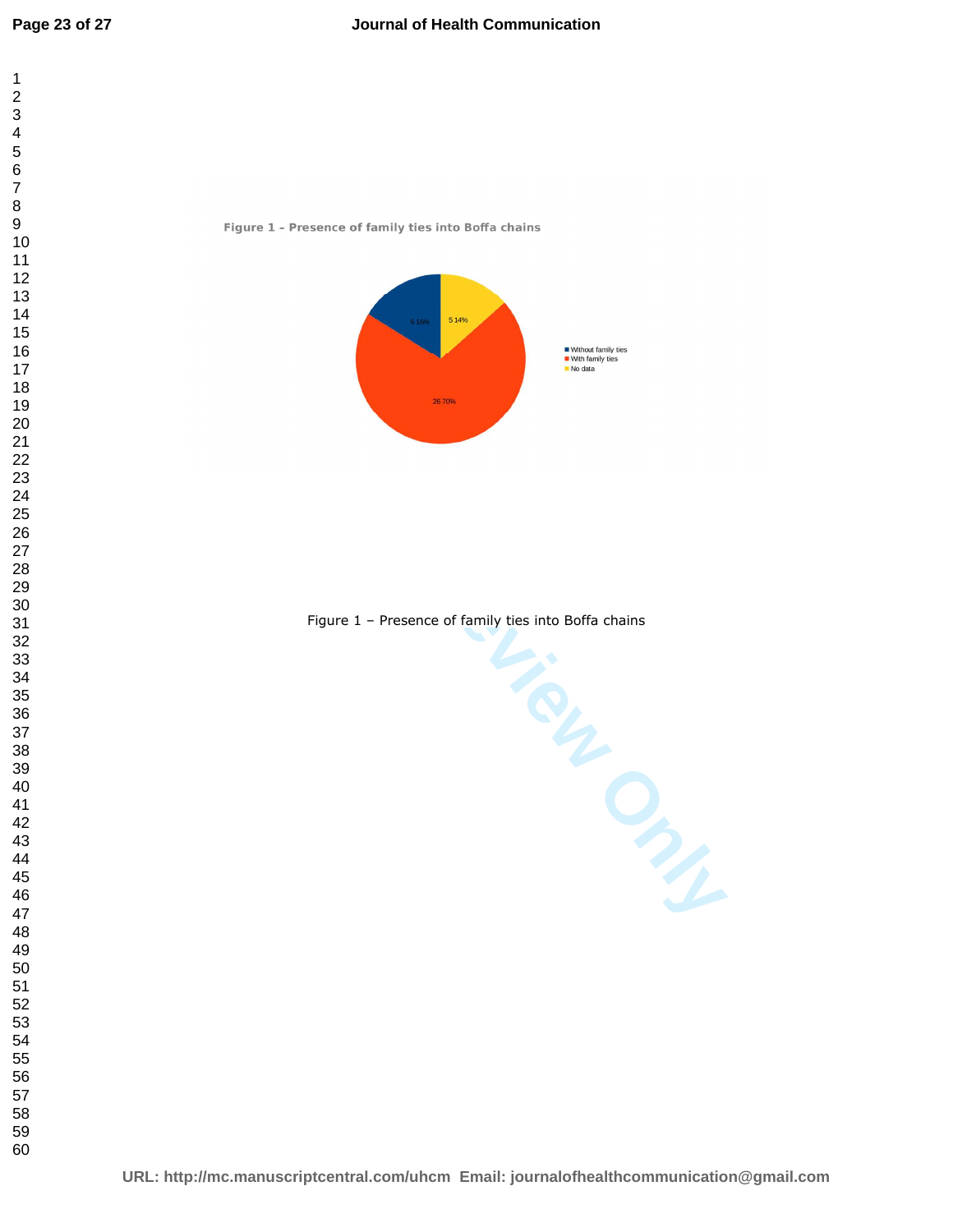





Figure 2 – Distribution of family ties between affiliation categories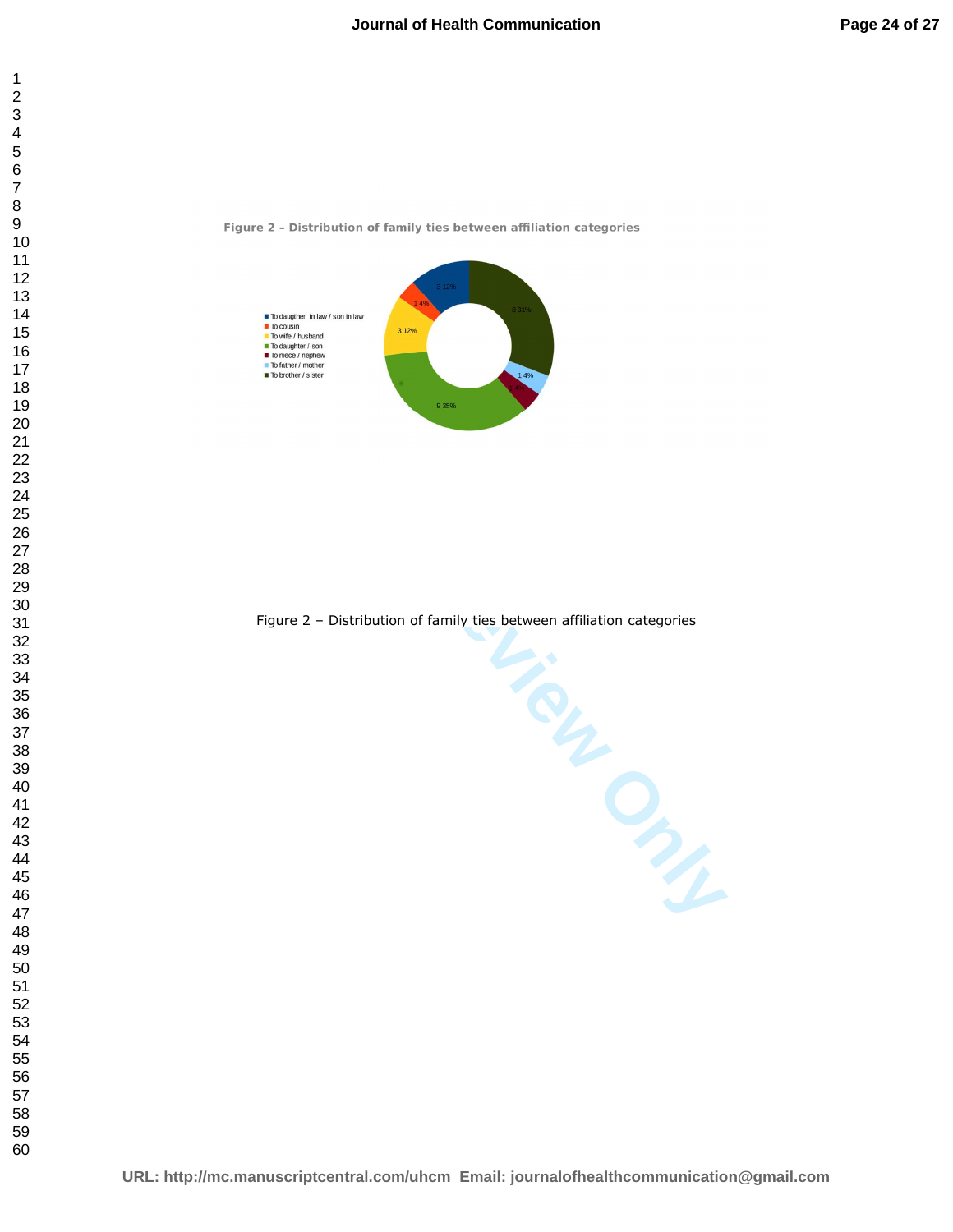





Figure 3 – Boffa data set grouped by sex and by age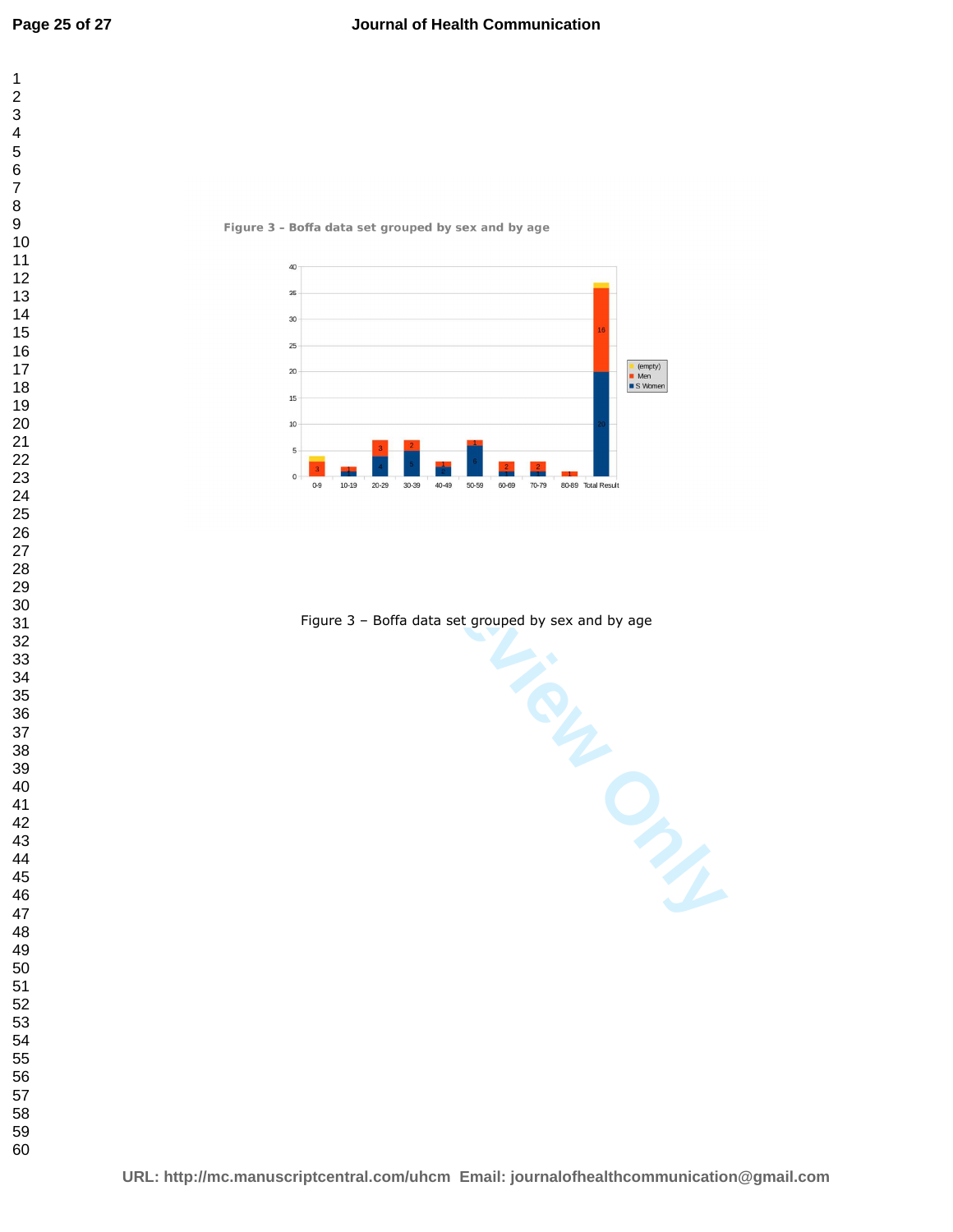



Figure 4 – The proposed methodology

**URL: http://mc.manuscriptcentral.com/uhcm Email: journalofhealthcommunication@gmail.com**